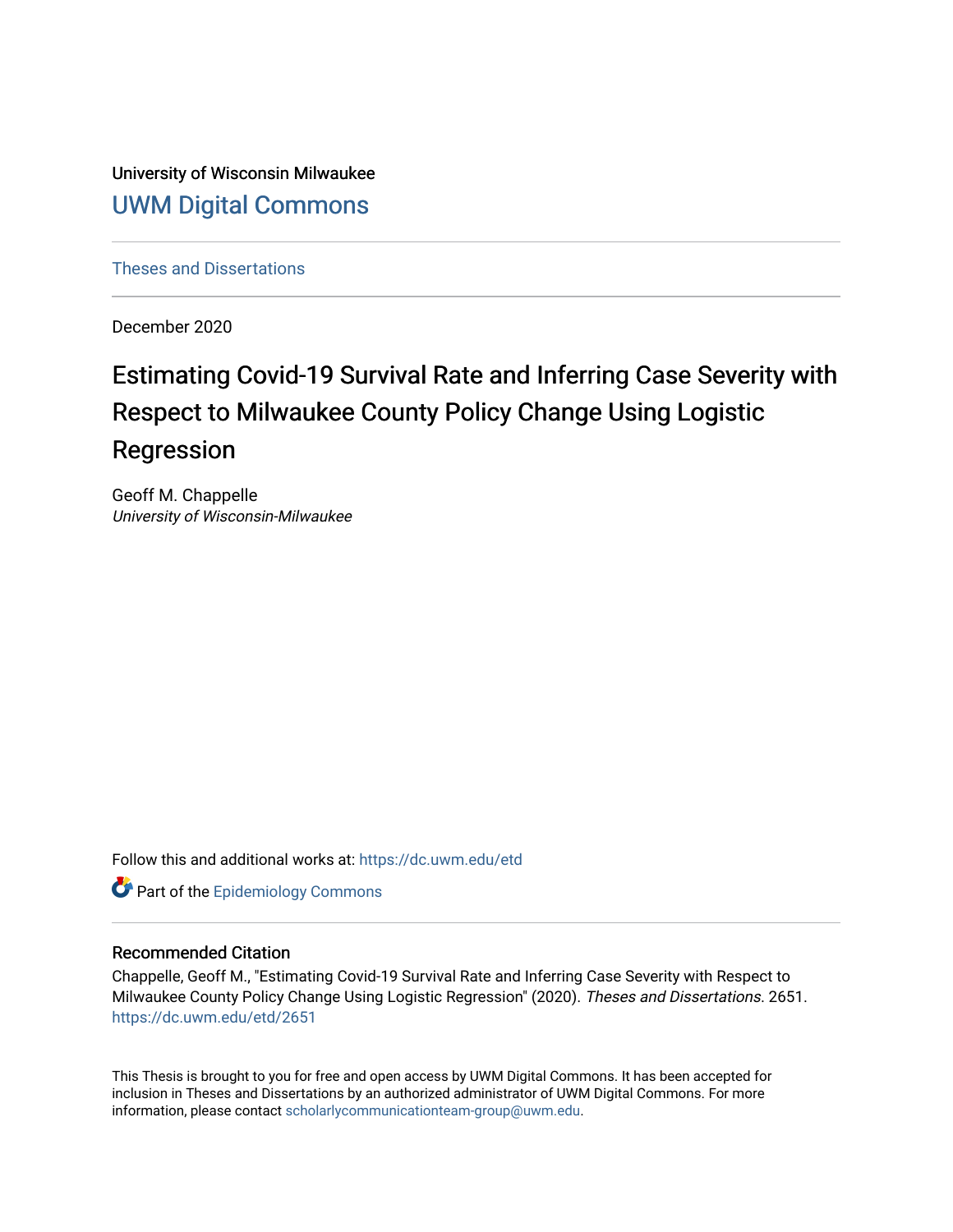# ESTIMATING COVID-19 SURVIVAL RATE AND INFERRING CASE SEVERITY WITH RESPECT TO MILWAUKEE COUNTY POLICY CHANGE USING LOGISTIC REGRESSION

by

Geoff Chappelle

A Thesis Submitted in

Partial Fulfillment of the

Requirements for the Degree of

Master of Science

in Biostatistics

at

The University of Wisconsin-Milwaukee

December 2020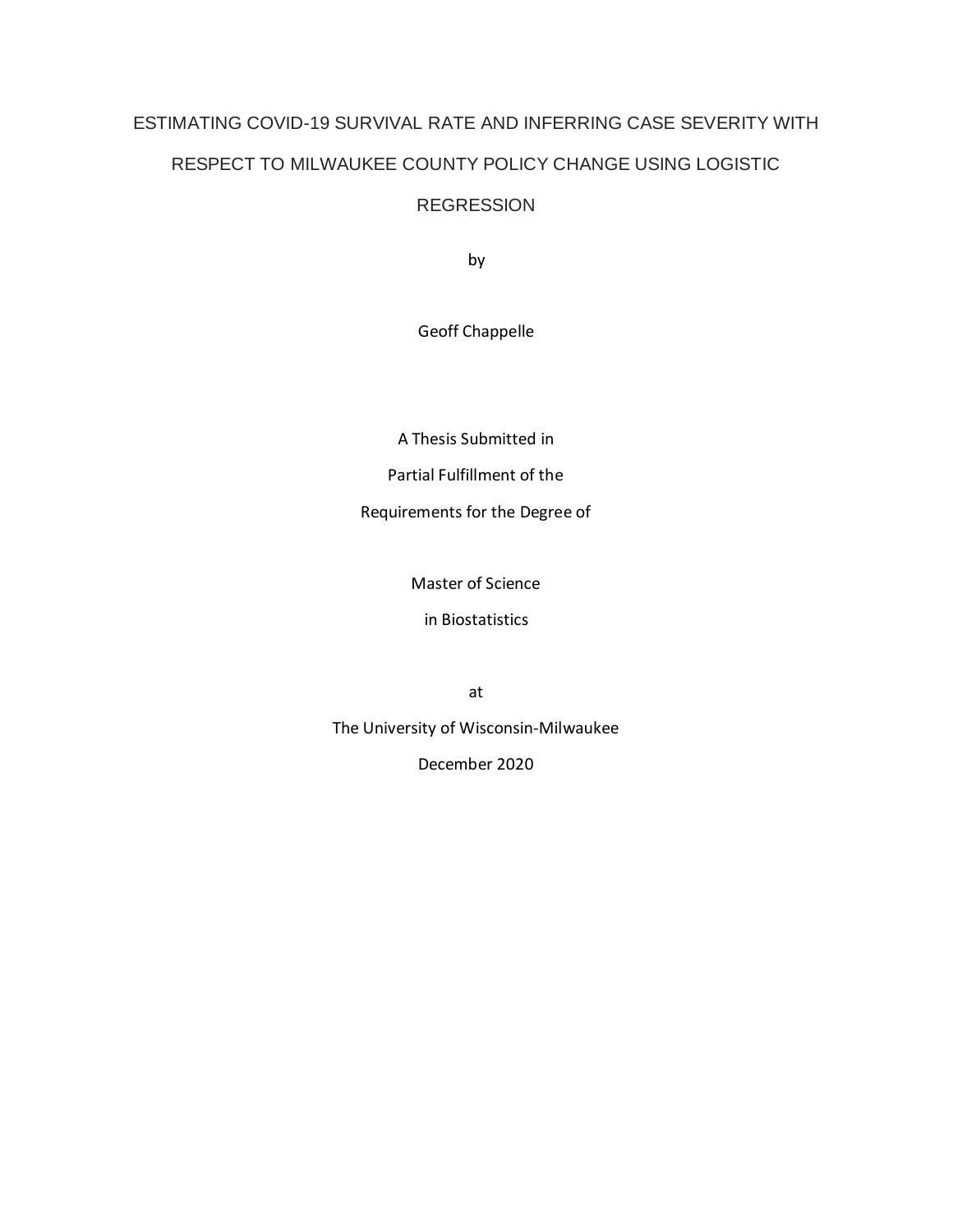#### ABSTRACT

# ESTIMATING COVID-19 SURVIVAL RATE AND INFERRING CASE SEVERITY WITH RESPECT TO MILWAUKEE COUNTY POLICY CHANGE USING LOGISTIC **REGRESSION**

by

# Geoff Chappelle

The University of Wisconsin-Milwaukee, 2020 Under the Supervision of Professor Shengtong Han, Ph.D.

Coronavirus disease 2019 (COVID-19) is a global issue, and it is affecting 170 countries in very different ways. In the United States, a lot of efforts have been made nationally and by individual states to curb the spread and severity of COVID-19. Policy changes and recommendations have been met with variable success across the country. There is a wealth of information on where COVID-19 infection and death are prevalent, and there are several articles discussing disparities in those outcomes among different populations. However, those findings are not necessarily tied to a policy change or, in the weeks that follow a change, a description of the corresponding change in COVID-19 prevalence and severity, if any. In this thesis, we will use univariate logistic regression and the cumulative logit model to identify the population in Milwaukee County most at-risk for death from COVID-19 with respect to age, race, and sex, using confirmed COVID-19 case and death data from the Wisconsin Department of Health Services. We will then break the data apart into time intervals of approximately two months to see if these risks were more or less severe as a function of policy changes made regarding social distancing, requiring a mask, and limiting non-essential work interactions.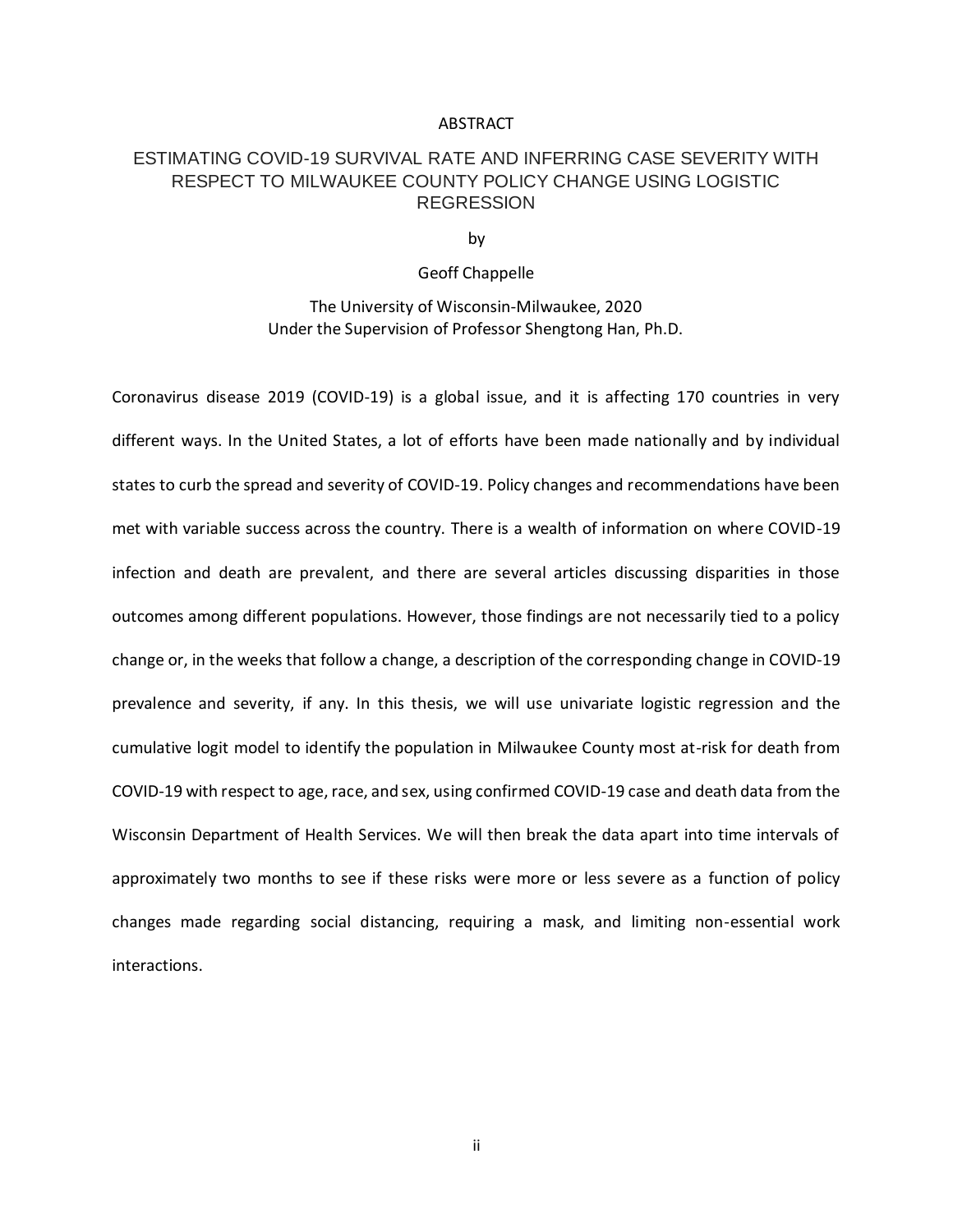© Copyright by Geoff Chappelle, 2020 All Rights Reserved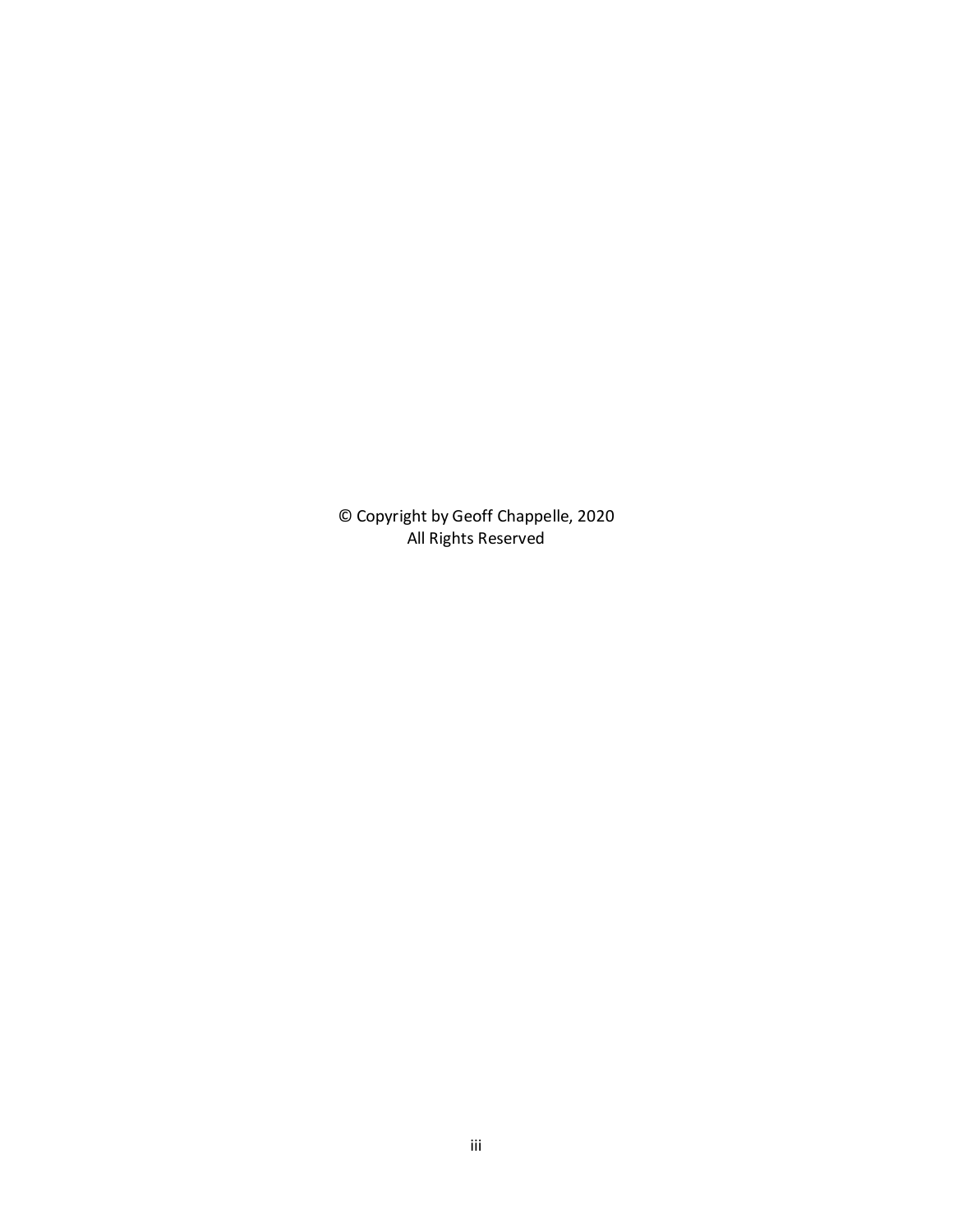To my wife and our first daughter, expected graduation to the world April 2021.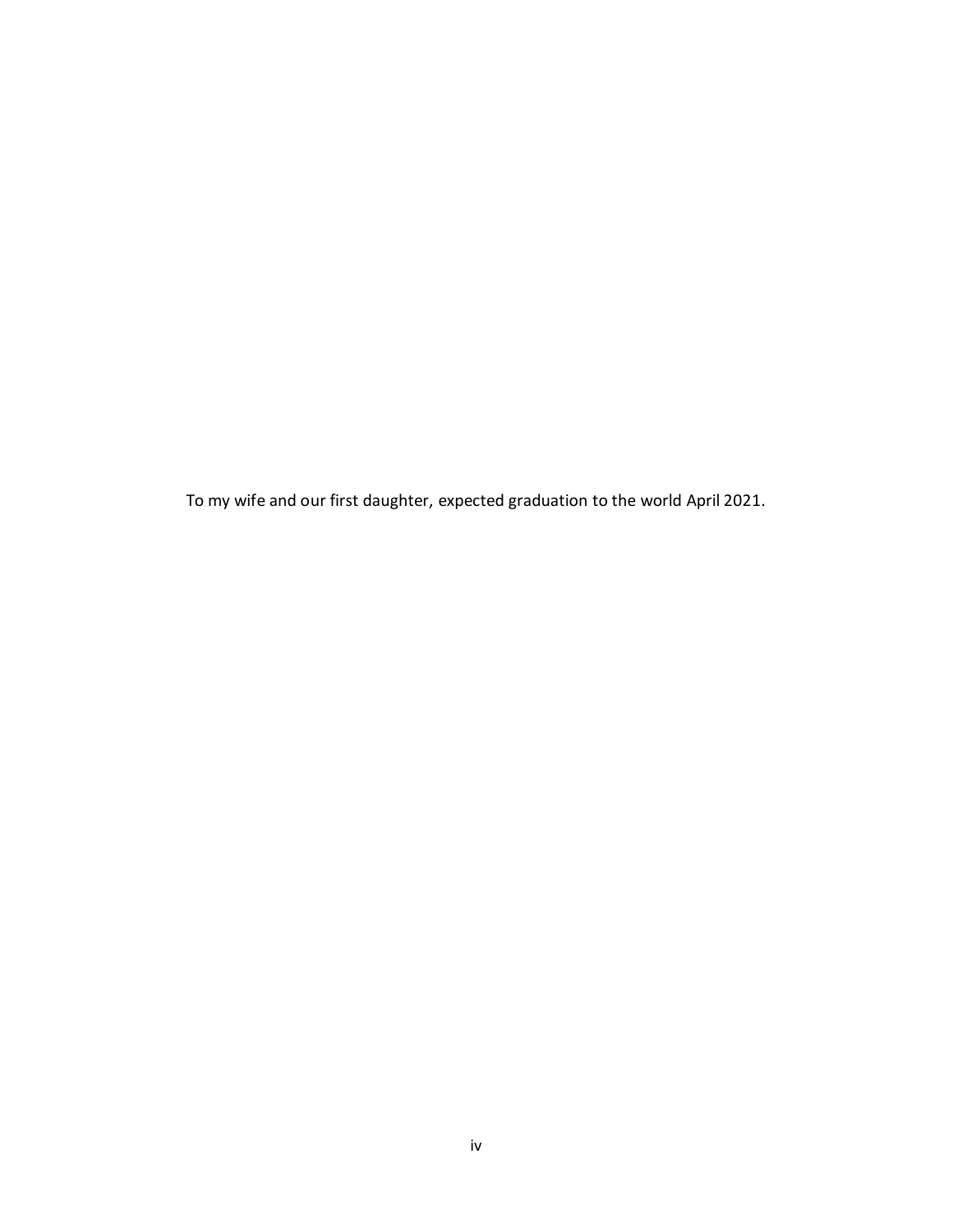# **TABLE OF CONTENTS**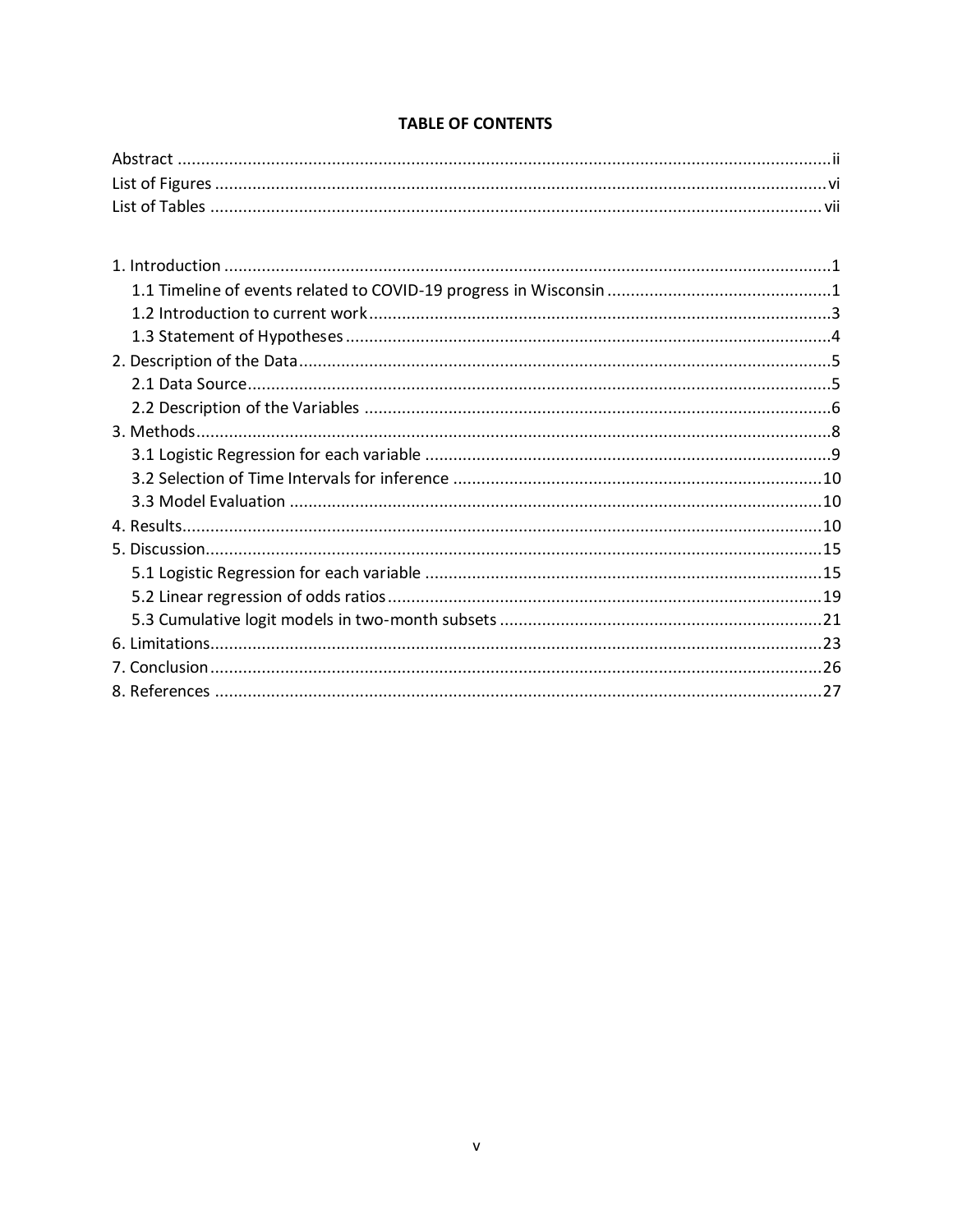# **LIST OF FIGURES**

| Figure 1. Cumulative confirmed positive COVID-19 cases in Milwaukee County3      |  |
|----------------------------------------------------------------------------------|--|
| Figure 2. Effect plot of age groups' probability of death risk categorization 17 |  |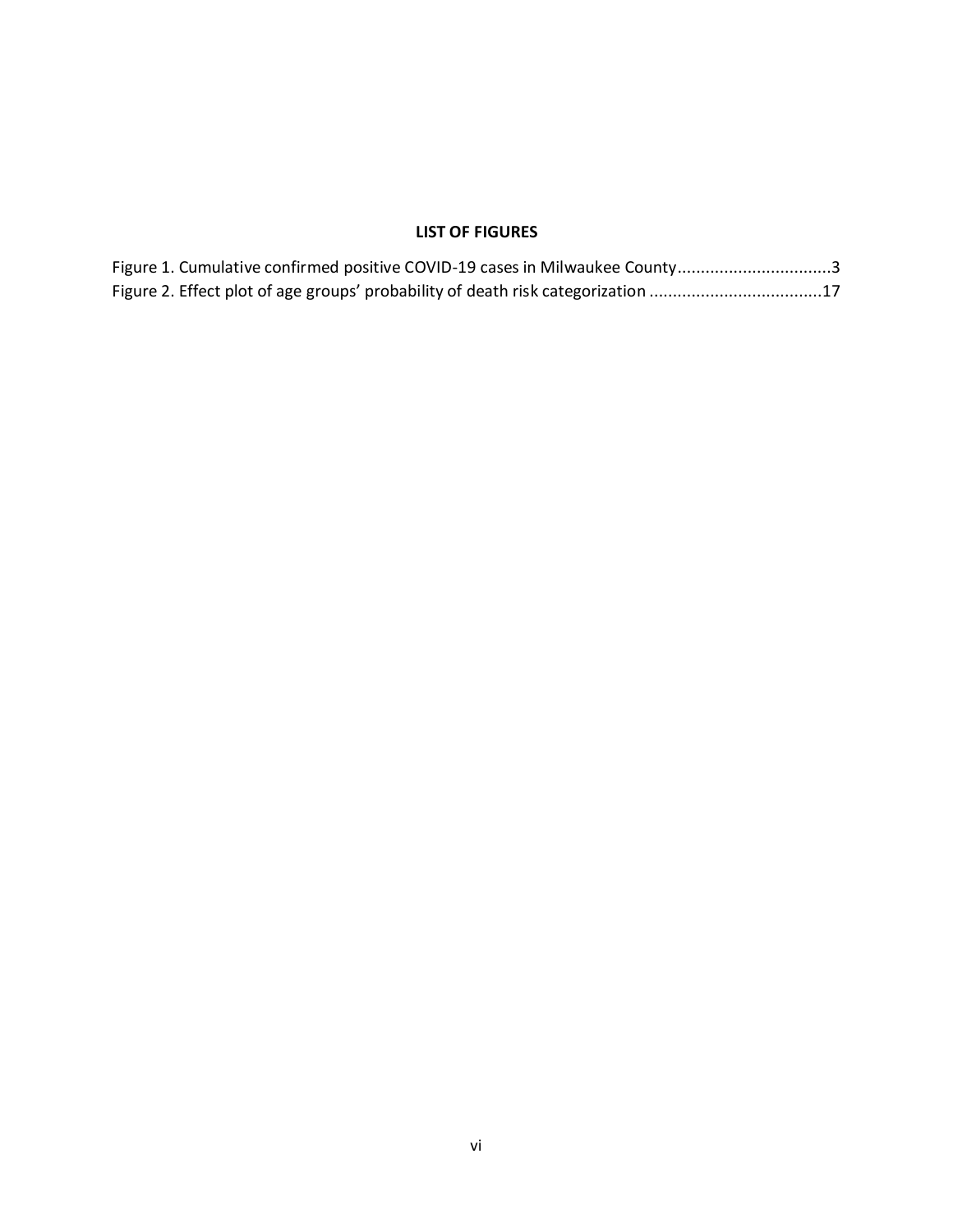# **LIST OF TABLES**

| Table 1. Summaries of COVID-19 cases and deaths in Milwaukee County by race          |  |
|--------------------------------------------------------------------------------------|--|
| Table 2. Summaries of COVID-19 cases and deaths in Milwaukee County by sex 7         |  |
| Table 3. Summaries of COVID-19 cases and deaths in Milwaukee County by age group 7   |  |
| Table 4. Percentile ranks for corresponding risk of death category for race model 11 |  |
| Table 5. Estimates for regression coefficients in race cumulative logit model 11     |  |
|                                                                                      |  |
| Table 7. Percentile ranks for corresponding risk of death category for sex model 12  |  |
| Table 8. Estimate for regression coefficients in sex cumulative logit model 12       |  |
|                                                                                      |  |
| Table 10. Percentile ranks for corresponding risk of death category for age model 13 |  |
| Table 11. Estimates for regression coefficients in age cumulative logit model 13     |  |
|                                                                                      |  |
|                                                                                      |  |
|                                                                                      |  |
|                                                                                      |  |
|                                                                                      |  |
|                                                                                      |  |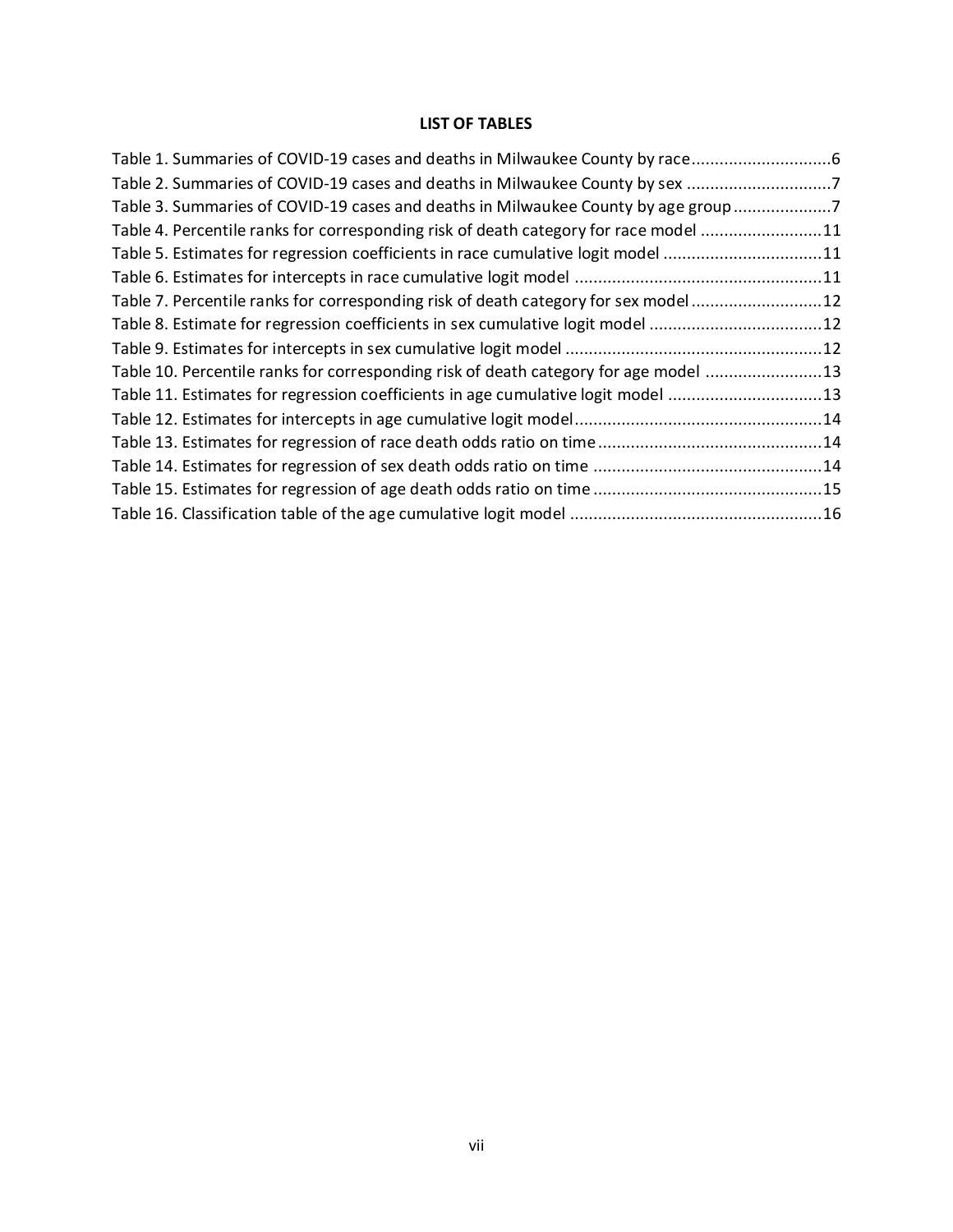#### **INTRODUCTION**

The SARS-CoV-2 (coronavirus, COVID-19) outbreak has become a global pandemic. The first cases of 'viral pneumonia' were reported by the Wuhan Municipal Health Commission in Wuhan, China, in late December 2019.The first Disease Outbreak News report was issued by the World Health Organization (WHO) on January 5, 2020 [1]. In the next few days, Chinese authorities determined that the outbreak was caused by a novel coronavirus. The WHO began evaluating the infectivity and reach of the disease and, weeks into their investigations, declared the outbreak a public health emergency of international concern (PHEIC), which is the highest level of alarm.

It was not long before the coronavirus reached other countries. A patient in the Washington, United States, was publicly confirmed to be positive for COVID-19 at the end of February. The first coronavirus case in Wisconsin was confirmed on February  $5<sup>th</sup>$  [2]. The months following these first confirmed cases showed a steady rise in coronavirus across the United States and the entire world. Some places were affected worse than others with respect to both infection by and mortality from COVID-19. While the CDC was instituting national-level guidelines, such as social distancing and avoiding large gatherings, similar policies were underway at the state level.

# **Timeline of Events Related to COVID-19 Progress in Wisconsin**

On March 13<sup>th</sup>, 2020, Wisconsin Governor Tony Evers ordered that all schools be closed indefinitely [3], as the threat of cases across the state was rising. In the next few months, counties adopted their own administrative orders in conjunction with CDC guidelines and statements from the Governor [4-6]. While not every county took these actions at the exact same time, most counties had similar orders in place at similar times, largely due to the counties' willingness to comply with national level orders.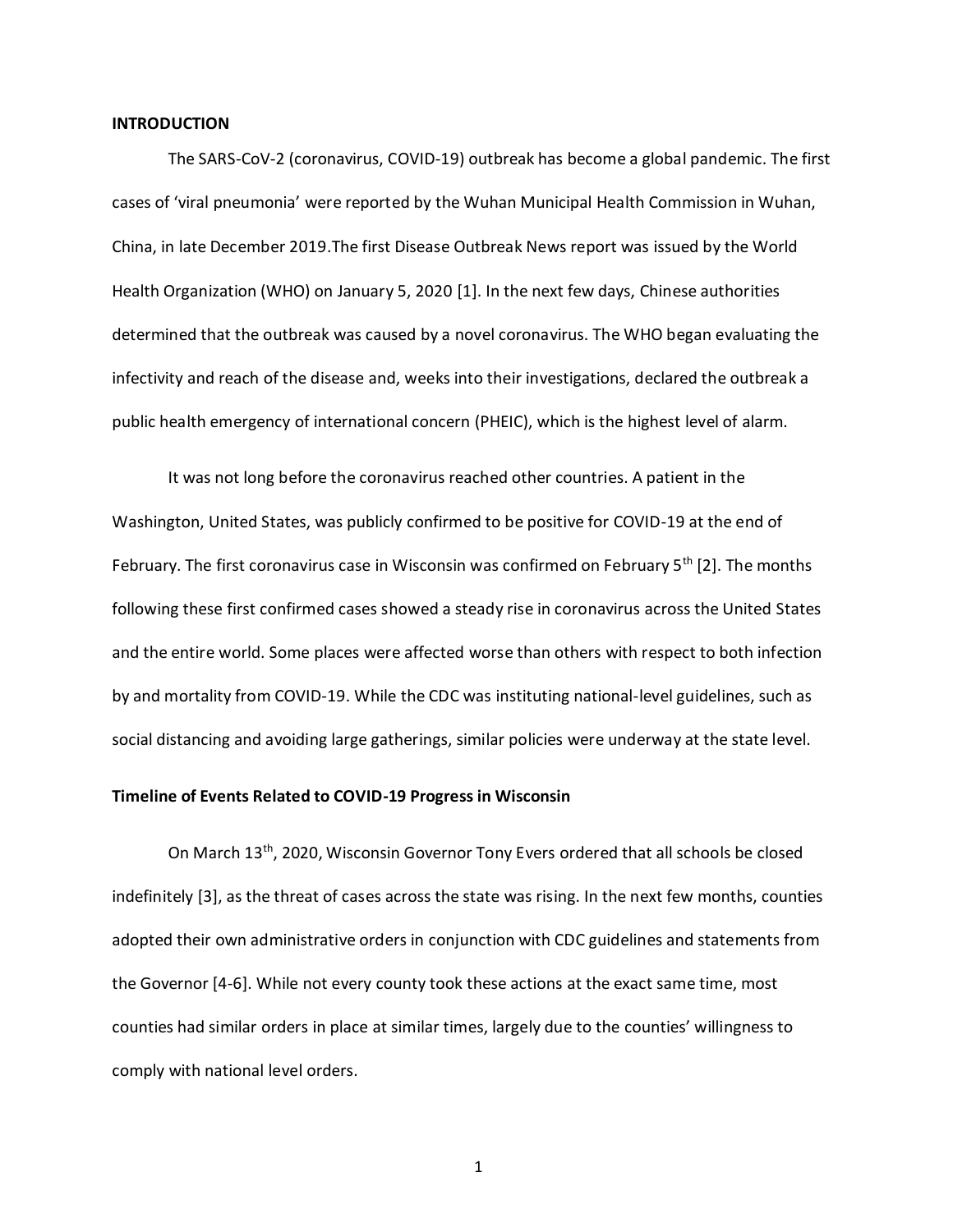In May, the Wisconsin Department of Health Services (DHS) was reporting a 14-day downward trajectory in the percent positive rate of COVID-19 tests. This led to the continued reopening of public places and small businesses, most of them operating at a limited capacity and still abiding the social distancing guidelines set previously [7]. While the DHS secretary warned about a spike in coronavirus cases due to this re-opening that hypothesis was not confirmed until mid-July, when a new seven-day average positive test records were set four times between July 15<sup>th</sup> and July  $21<sup>st</sup>$ , 2020 [8-9]. Mask mandates were re-issued across the state [10] as a direct result of this increase in cases. Places that had made their guidelines more lenient for a brief period returned to a stricter set of rules.

Hospitalizations and deaths from COVID-19 continued to increase nationally through summer 2020. By late August, however, the Wisconsin Department of Health Services was reporting a new low for daily average new case count. As the total death toll in the state of Wisconsin reached 1000, the low daily average previously reported was followed by a string of record-highs across the board within just a few weeks. In late September Wisconsin was ranked the 4<sup>th</sup>-highest in the United States for total cases [11-12]. A graph of cumulative cases and deaths in Milwaukee County is shown in Figure 1 below: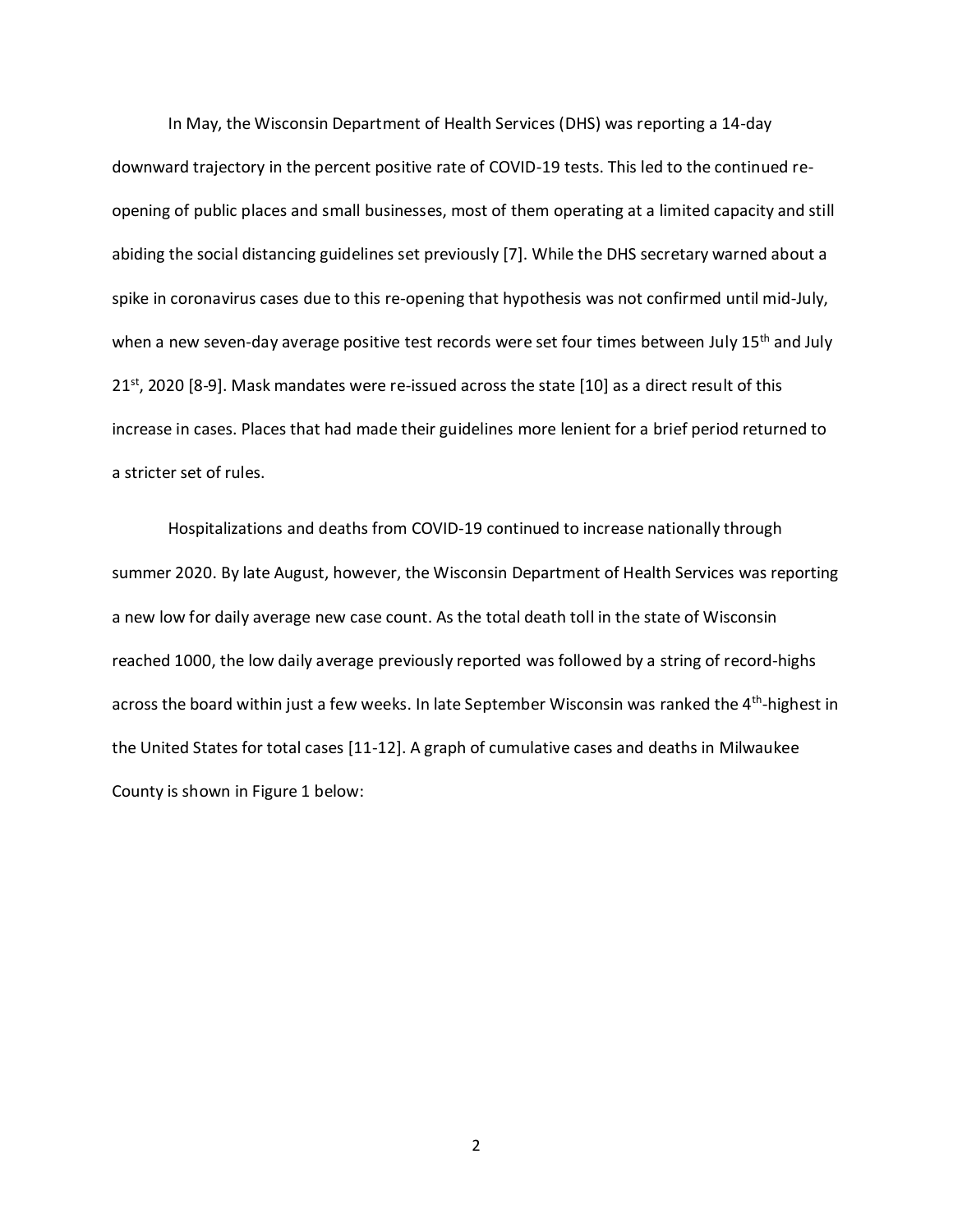

Figure 1. Cumulative confirmed positive COVID-19 cases and deaths in Milwaukee County

With these surges up and down in cases only at the *state* level, much less the national and international levels, there can be many confusing and conflicting inferences made. This prompts many questions and discussion from public health officials, epidemiologists, and biostatisticians alike. Some such questions are: What demographics are affected disproportionately by the coronavirus, with respect to infection and/or adverse health outcomes once infected? Given the trajectory of the epidemic curve, what is the predicted death count or mortality rate of the coming months? Have policy changes affected the likelihood of infection in any way?

# **Introduction to the Current Work**

Due to the recent nature of these research questions, there are a few studies that have yet to be carefully reviewed and published, which adds an element of difficulty to literature searching. Nonetheless, there have been many efforts from groups of epidemiologists and biostatisticians to answer these questions to date. The critical points that separate these study approaches are the methods for collecting data and the specific statistical analysis carried out. Shinde et. al. outlines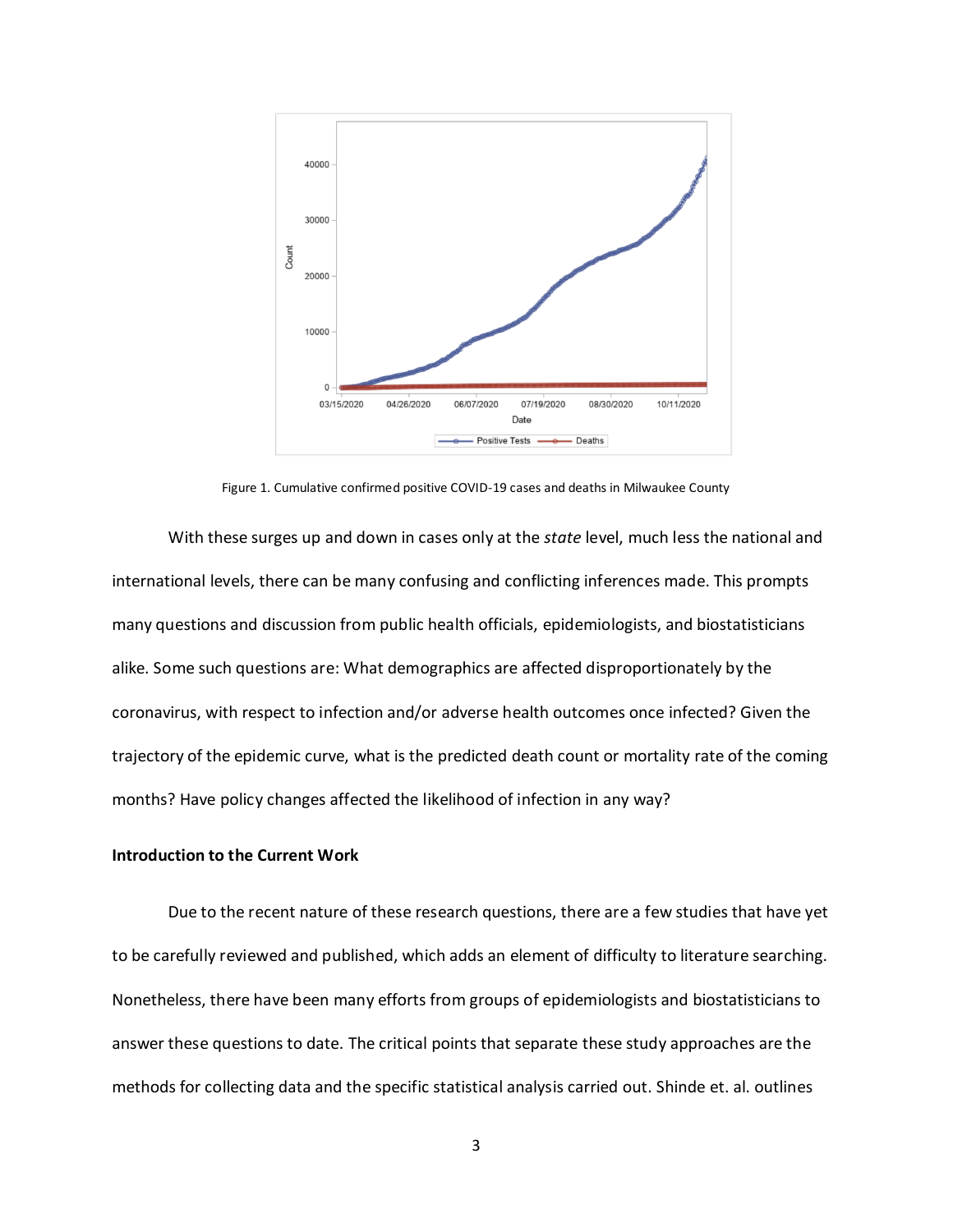the current efforts to produce forecasting models for COVID-19, and divides them into four categories: Big Data, Social Media / Other Communication Data, Stochastic Theory and Mathematical Models, and Data Science / Machine Learning [13]. Within these four categories, these research questions, as well as many others in specific contexts, have been explored.

Logistic regression has been used in various contexts with COVID-19 data. Zhou et al [14] used three blood biomarkers in a logistic regression model to predict fatality of COVID-19 hospital patients. The study produced 96 true negatives and 12 true positives and predicted this with an average of 11.30 days in advance. Wang et al. used logistic regression to project deaths across the world with epidemiological data [15]. Li Yan et al. created an interpretable logistic regression model for COVID-19 patients, connecting several blood biomarkers to death [16] A cumulative logit model was used in a retrospective cohort study to determine the severity of COVID-19 cases [17]. A compendium of forecasting models exists to most exactly project infection and death rate up to two weeks in advance [18].

# **Statement of Hypotheses**

With respect to Milwaukee County, the growing total of COVID-19 cases and deaths requires careful insight and inferences that could be made while modelling the risk of death, given a confirmed coronavirus case, adjusted for demographic variables. Due to the nature of the data, the risk of death given infection can only be examined at the univariate level, but that is still helpful. The following hypotheses will be tested when completing logistic regression on the dataset:

1. The risk of death for confirmed COVID-19 cases will be significantly higher for older age groups than for children or young adults.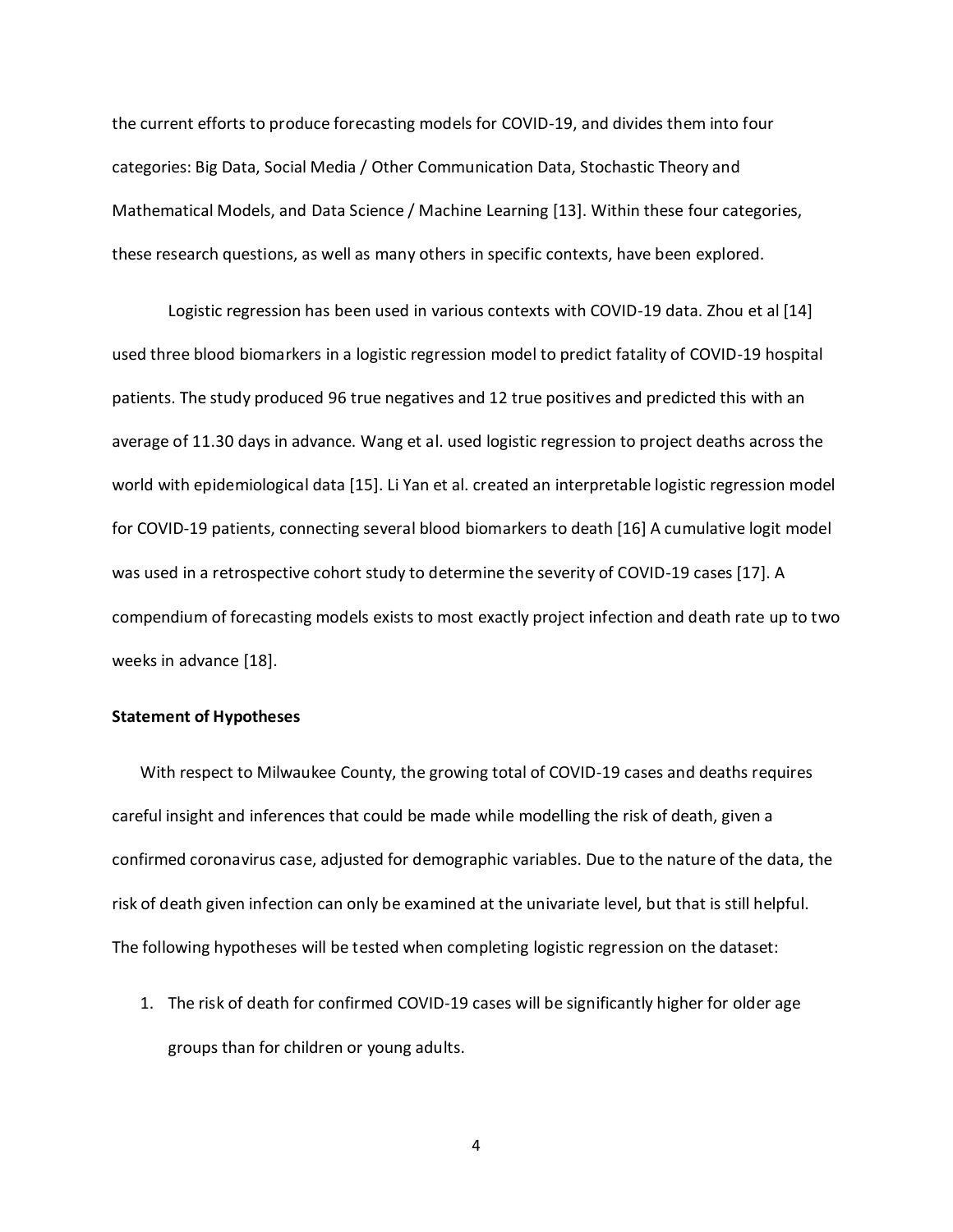- 2. The risk of death for confirmed COVID-19 cases will be significantly higher for black people than for any other race.
- 3. The risk of death for confirmed COVID-19 cases be equal for males, females, and cases of unknown gender.
- 4. The risk of death for confirmed COVID-19 cases, with respect to the demographic variables in question, will not be equal across the duration of time the dataset spans.

Hypotheses 1, 2, and 3 will be examined by building a cumulative logit model with respect to each variable individually, due to the nature of the data. Hypothesis 4 will be examined by comparing the odds ratios at each point in time across the entire duration of the dataset. It is from the results of answering Hypothesis 4 that inferences

#### DESCRIPTION OF THE DATA

# Data Source

The dataset was acquired from the Wisconsin Department of Health Services on November 5<sup>th</sup>, 2020. It is a publicly available dataset that accepts reports of confirmed COVID-19 cases and deaths every day from hospitals and test centers throughout the state. The source of the data is the Wisconsin Electronic Disease Surveillance System (WEDSS). The case definition for COVID-19 is defined by the Centers for Disease Control and Prevention (CDC) and the Council of State and Territorial Epidemiologists. Although the reports of cases and deaths were accepted beginning on March 11<sup>th</sup>, 2020, demographic data was not included until May 11<sup>th</sup>, 2020. The dataset lists the age groups, races, and sex of confirmed COVID-19 cases and deaths on a cumulative basis as well as the confirmed COVID-19 cases and deaths overall on a daily and cumulative basis. These data are listed as column variables with the day of test/death as the row variable. For each demographic variable –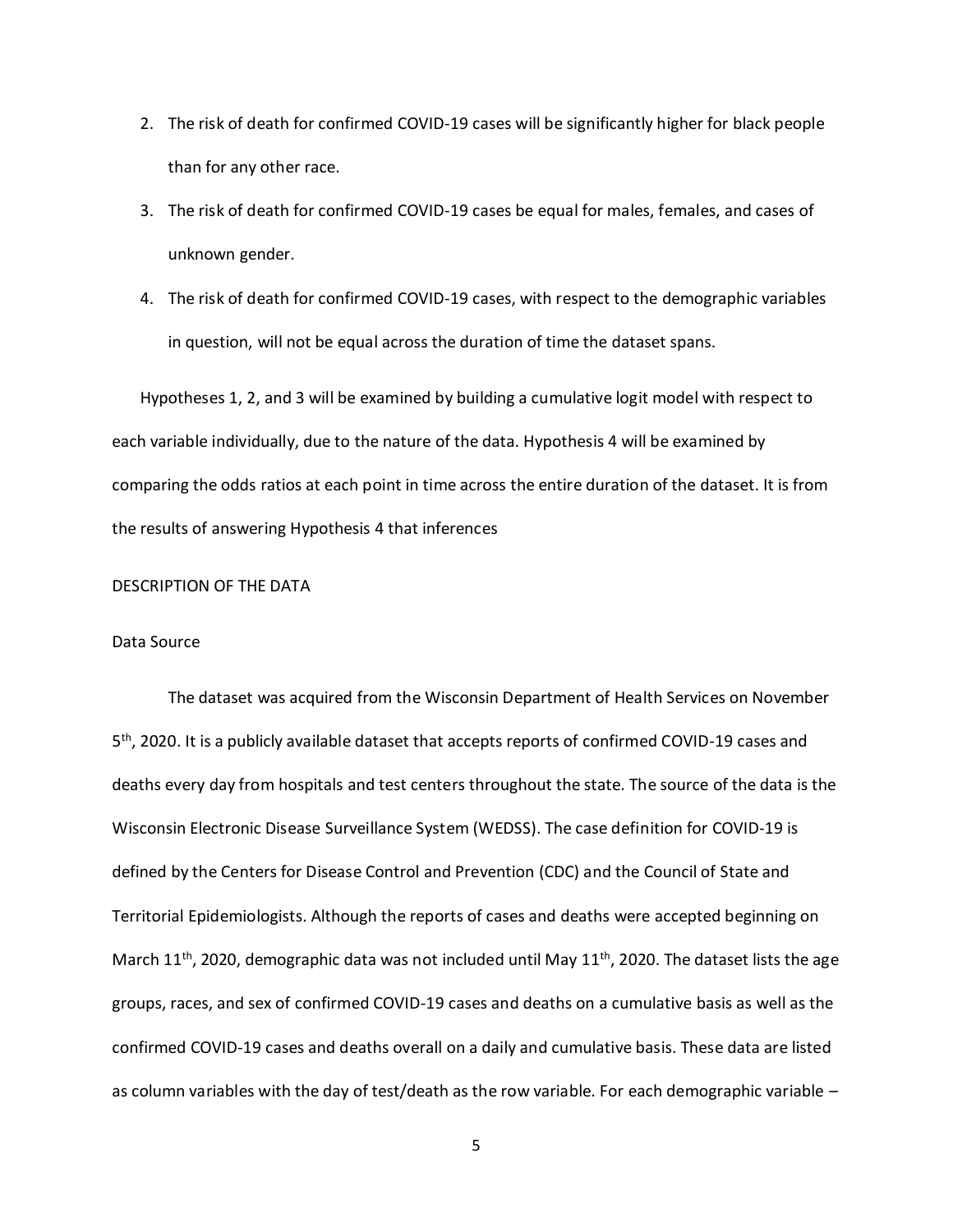that is, age, sex, and race – the total number of confirmed COVID-19 cases and deaths is equal to the cases and deaths that day. Thus, from this data, there is no way to determine the *combination* of age, sex, and race, for a particular case or death on a particular day. Additionally, the negative test results were only reported with respect to the positive test results that day, and not with respect to the demographic variables.

# Description of the Variables

The age variable was categorized by 10 years. Cases and deaths aged 30-39 years were the referent category for analysis, and the highest age group was 90 and older. The categories for the race variables are: "American Indian or Alaskan Native", "Asian or Pacific Islander", "African American or Black", "White", "Multiple Races or Other Race", and "Unknown". The categories for the sex variable are: "Male", "Female", and "Other". Summary statistics for cases and deaths in each category are in Tables 1-3:

| Race                            | Positives (%) | Deaths (%) | <b>Death Rate</b> |
|---------------------------------|---------------|------------|-------------------|
| American-Indian / Alaska Native | 331 (0.71)    | 0(NA)      | 0.000             |
| Asian                           | 1702 (3.64)   | 20(3.30)   | 1.175             |
| White                           | 24519 (52.4)  | 346 (57.1) | 1.411             |
| <b>Black</b>                    | 10752 (23.0)  | 209 (34.5) | 1.944             |
| Multi/Other                     | 5378 (11.5)   | 15 (2.48)  | 0.279             |
| Unknown                         | 4123 (8.81)   | 12 (1.98)  | 0.291             |
| <b>Total</b>                    | 46805         | 606        | 1.295             |

Table 1. Summaries of COVID-19 cases and deaths in Milwaukee County by race.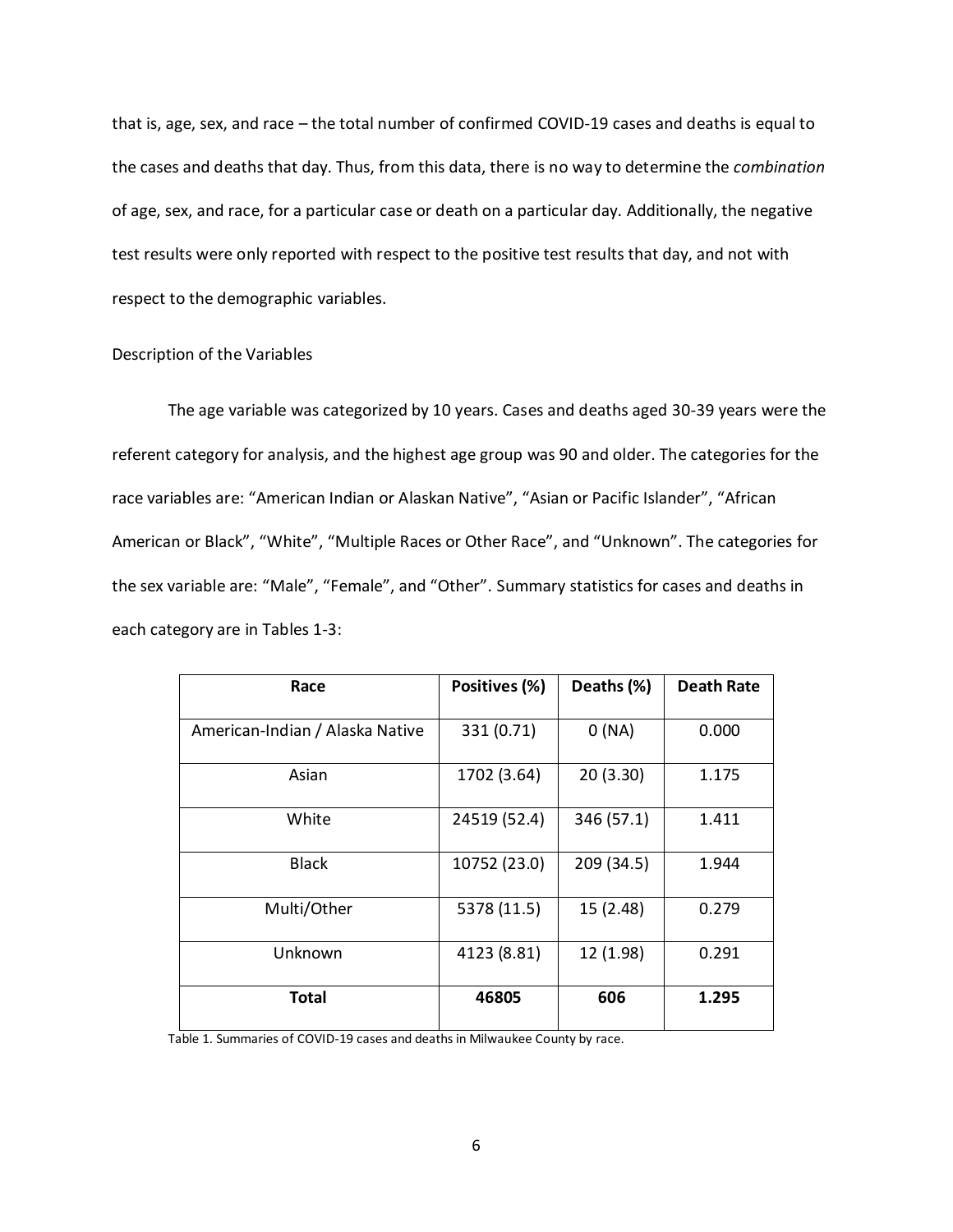| Sex          | Positives (%) | Deaths (%) | <b>Death Rate</b> |
|--------------|---------------|------------|-------------------|
| Male         | 24956 (53.3)  | 295 (48.7) | 1.182             |
|              |               |            |                   |
| Female       | 21738 (46.4)  | 310 (51.2) | 1.426             |
| Other        | 111 (0.24)    | 1(0.17)    | 0.901             |
| <b>Total</b> | 46805         | 606        | 1.295             |

|  | Table 2. Summaries of COVID-19 cases and deaths in Milwaukee County by sex. |  |  |
|--|-----------------------------------------------------------------------------|--|--|
|--|-----------------------------------------------------------------------------|--|--|

| <b>Age Group</b> | Positives (%) | Deaths (%) | Death Rate |
|------------------|---------------|------------|------------|
| 9 and Under      | 2080 (4.44)   | 0(NA)      | 0.000      |
| $10 - 19$        | 4959 (10.6)   | 0(NA)      | 0.000      |
| $20 - 29$        | 11163 (23.9)  | 7(1.16)    | 0.063      |
| $30 - 39$        | 8719 (18.6)   | 6(0.99)    | 0.069      |
| $40 - 49$        | 6783 (14.5)   | 22 (3.63)  | 0.324      |
| $50 - 59$        | 5767 (12.3)   | 45 (7.43)  | 0.780      |
| $60 - 69$        | 3912 (8.36)   | 109 (18.0) | 2.786      |
| $70 - 79$        | 1920 (4.10)   | 155 (25.6) | 8.073      |
| $80 - 89$        | 1060 (2.26)   | 157 (25.9) | 14.81      |
| 90 and Over      | 442 (0.94)    | 105 (17.3) | 23.76      |
| <b>Total</b>     | 46805         | 606        | 1.295      |

Table 3. Summaries of COVID-19 cases and deaths in Milwaukee County by age group.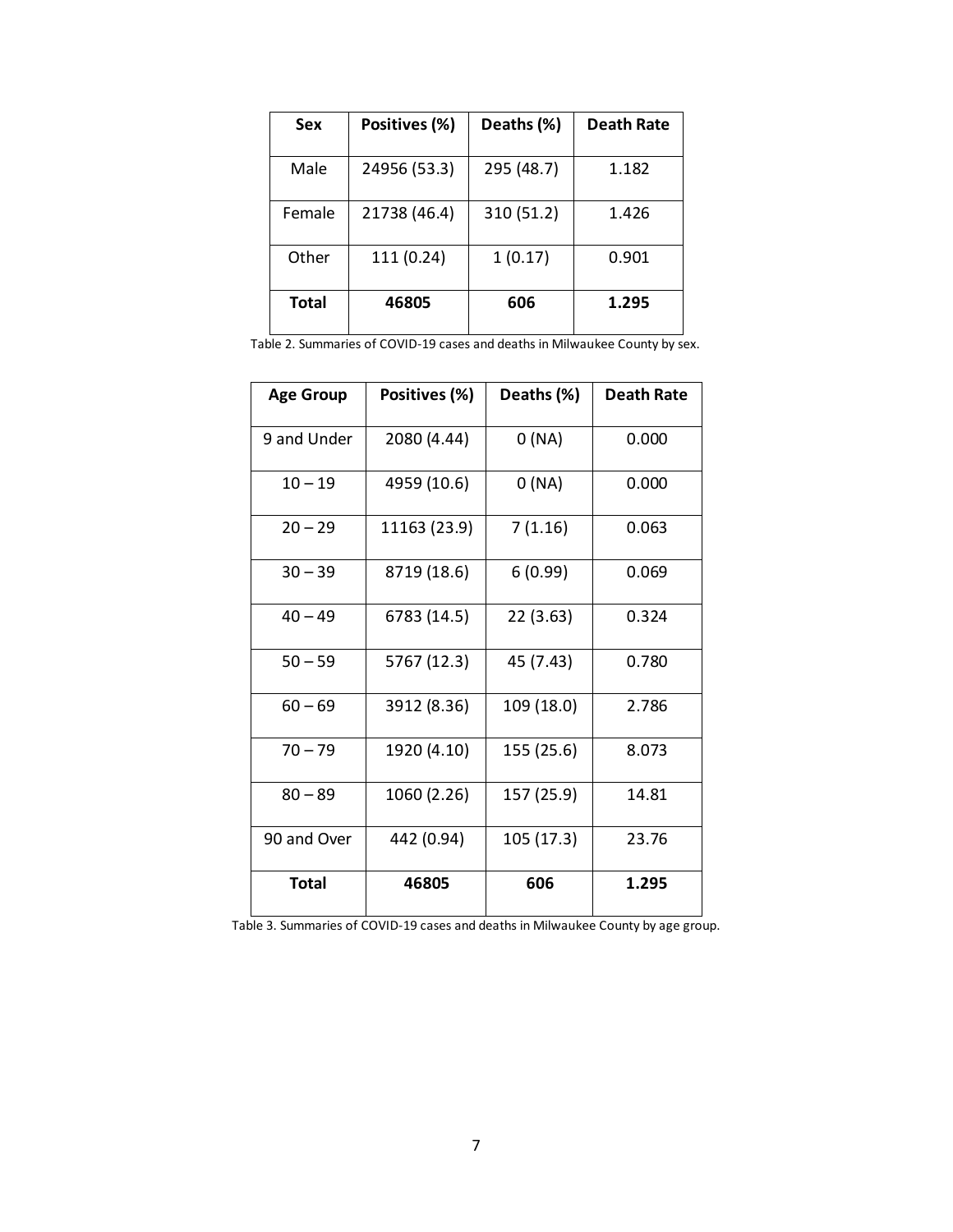#### **METHODS**

All regression equations, apart from analyzing the odds ratios over time to address Hypothesis #4, use the cumulative logit model. This model is a special application of logistic regression. The general equation for logistic regression is:

$$
log\left(\frac{\pi(x)}{1-\pi(x)}\right) = \alpha + \beta x
$$

Where  $\pi(x)$  is the likelihood of success. The random component of the proportion of success to failure in x follows a binomial distribution; therefore, traditionally, logistic regression is used for a binary outcome [19]. It is often used in survival analysis to model the likelihood of death. However, due to the constraints of the dataset, the proportion of those recovered from a confirmed COVID-19 case as well as the proportion of those who took tests and tested negative were unavailable. The data was gathered to compare the new positive tests that accrued for each demographic over the past two weeks with the new deaths that accrued for that day and two weeks after. Several reports have placed the time from infection to death anywhere from 8 days to 8 weeks [19-21] although several estimates could be based on the time of inference. Some have predicted the time from infection to death will increase over time, because a more resilient population is becoming infected and fewer are likely to have a high-risk confirmed COVID-19 case [22]. Nonetheless, from those gathered values, a survival rate was calculated.

Although the prediction for x in logistic regression can be for a rate, since it is between 0 and 1 and follows the restrictions of logistic models, it is not best practice [23]. Therefore, the survival rates calculated for the dataset were categorized based on their percentile rank and are presented as "Risk of COVID-19 Death". If the survival rate was in the lower percentiles, it was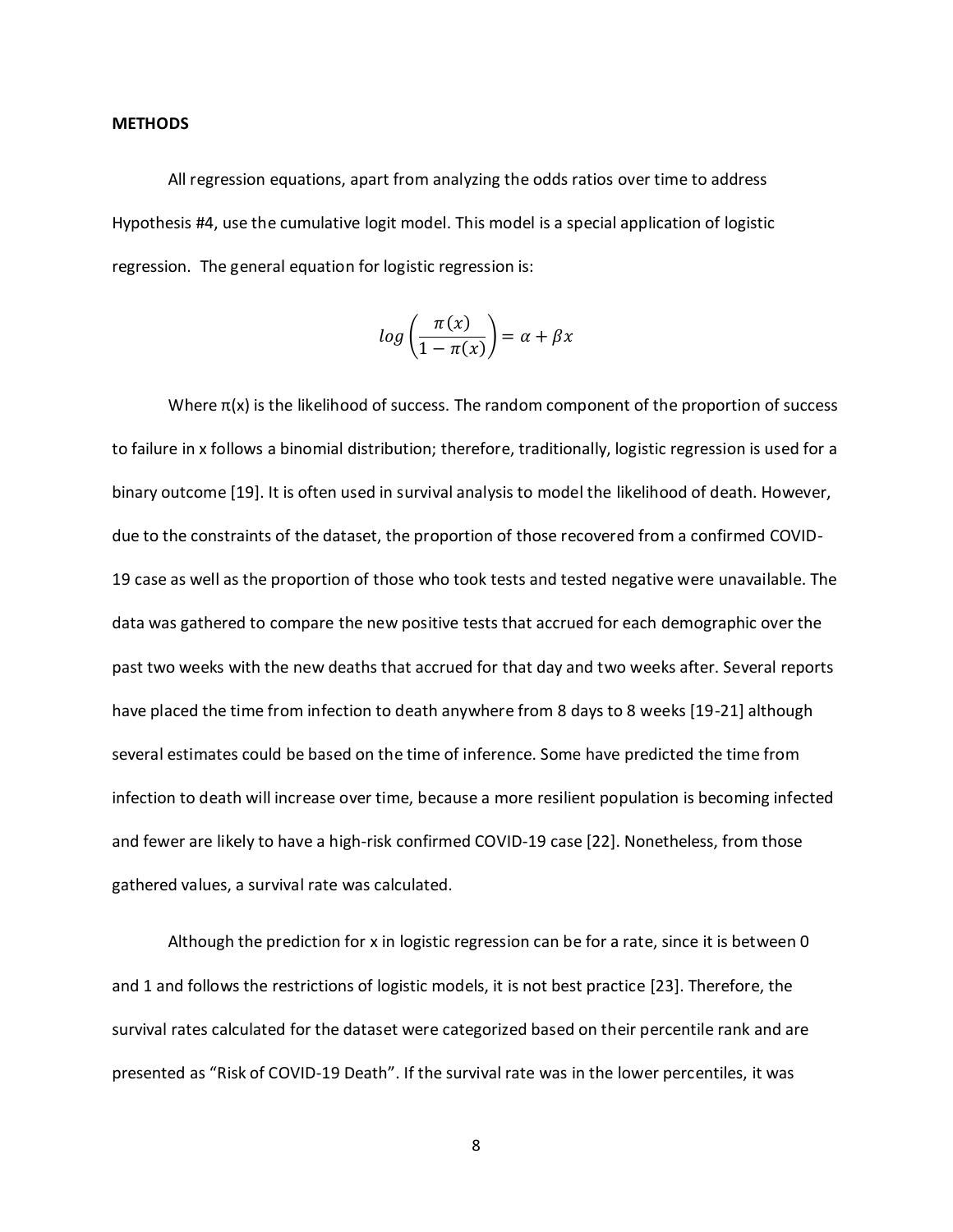categorized as "Very High" [Risk of Death], and "High", "Medium", and "Low" categories completed the response variable. Since different variables had no way of being compared, the percentiles varied slightly for each model, as the survival rate distributions varied within those as well.

#### **Logistic Regression for Each Variable**

The dataset had cumulative cases and totals with respect to each category. For every day with *n* total positives or deaths, the number of positives or deaths for each race, age group, and sex were *all* equal to *n*. Thus, separate cumulative logit models were used for each variable. The cumulative logit model shows the cumulative probability that a positive COVID-19 case of a particular age, race, or sex, is classified in Y category ("Very High", "High", "Medium", "Low") or *lower*. The general form of this cumulative probability is:

$$
P(Y \le j) = \pi_1 + \pi_2 + \dots + \pi_j, j = 1, \dots, J
$$

Where J (uppercase) is the total number of categories (in this case, 4), and j (lowercase) is the specific category for which we calculate probability. For the entire model, the value of  $x_i$  is 1 if the COVID-19 case belongs to that group, and 0 if it is not. The logits of these probabilities are:

$$
logit[P(Y \le j)] = log\left[\frac{P(Y \le j)}{1 - P(Y \le j)}\right] = log\left[\frac{\pi_1 + \dots + \pi_j}{\pi_{j+1} + \dots + \pi_j}\right], j = 1, \dots, J - 1
$$

The cumulative probability of a confirmed COVID-19 case being placed in the category of "Very High" risk or lower is 1, as it is the highest category possible. Each cumulative logit has its own intercept, but the values of the coefficients stay constant under the proportional odds assumption. Thus, the logits that will be examined are the cumulative probability for a confirmed COVID-19 case being classified as "Low", "Medium or lower", and "High or lower". The beta coefficients in each model represent the increased or decreased log odds in a specific classification. The exponentiation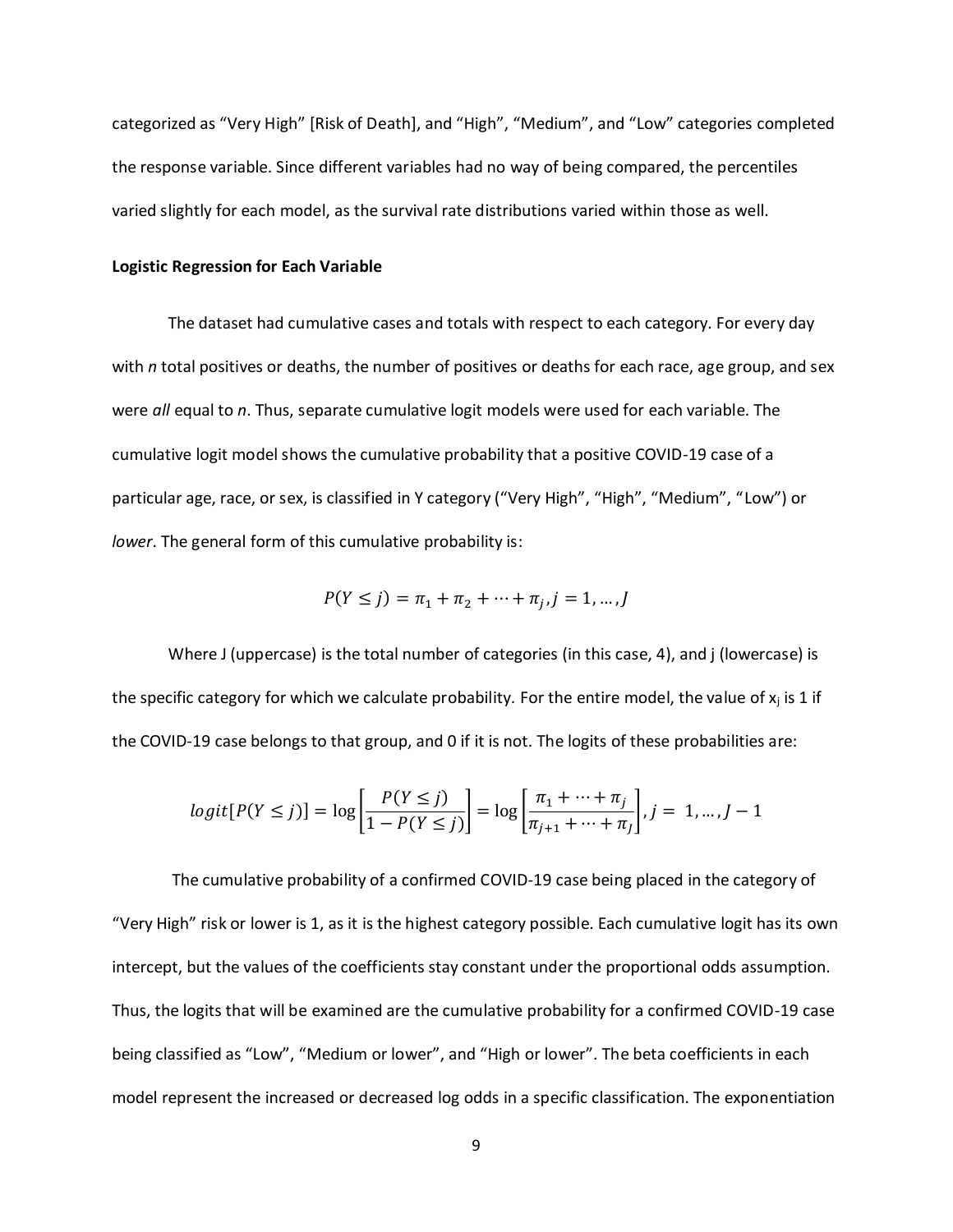of the coefficient is the odds ratio between the group in question and the reference group. The reference group for the age model was 30-39. The reference group for race was white. The reference group for sex was male.

### **Selection of Time Intervals for Inference**

An odds ratio for COVID-19 death was calculated on each day of cumulative tests with respect to the same reference group used in the regression models. Those odds ratios were plotted using linear regression against time. By testing the significance of the slope of these odds ratios, if the relative odds for any category, compared to the referent group, changed significantly over time, that would imply that odds of death from COVID-19 were not proportional for the duration of the dataset. If there are significant slopes, then the cumulative logit will be modelled again but with respect to smaller intervals of time, which may increase the ability to classify or differentiate between categories of risk of death. From there, inferences could be made about the policy changes, if significant differences in odds ratios align with these changes or the ensuing public response.

# **Model Evaluation**

A ratio of 20% test, 80% training was used to form each cumulative logistic model. The classification tables for each model were analyzed to see where the model performed best. A confidence interval of 95% was used to determine statistical significance.

#### **RESULTS**

Table 4 shows the percentile ranks assigned to the survival rates as divided by race: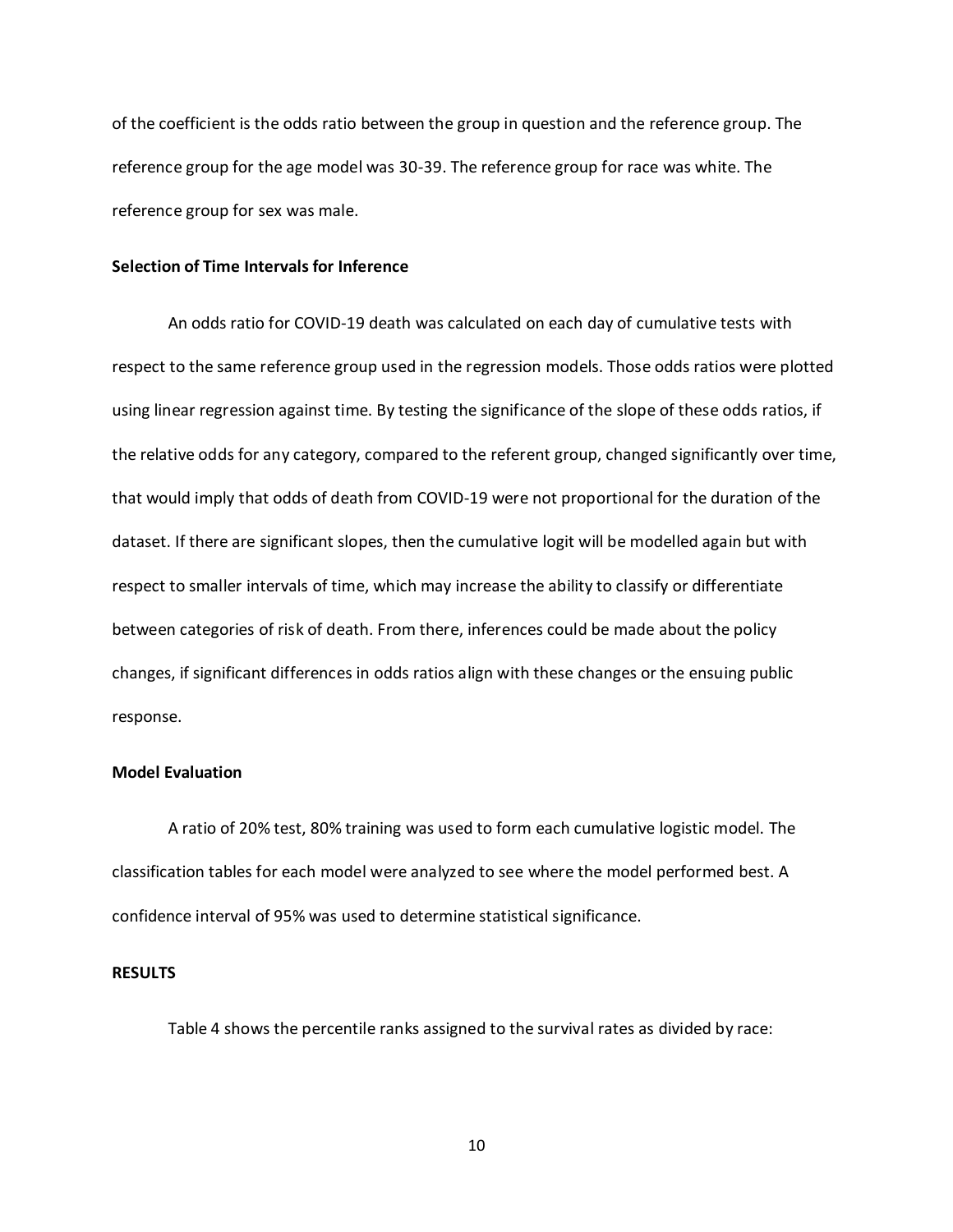| <b>Calculated Survival Rate</b> | <b>Approximate Percentile</b> | <b>Risk of Death Category</b> |
|---------------------------------|-------------------------------|-------------------------------|
| Rate $\leq 0.980$               | 27                            | Very High                     |
| $0.980 \le$ Rate $\le 0.990$    | 42                            | High                          |
| $0.990 \le$ Rate $\le 0.995$    | 61                            | Medium                        |
| Rate > 0.995                    | 100                           | Low                           |

Table 4. Percentile ranks for corresponding risk of death category for race model.

Table 5 shows the estimates for the coefficients in the race cumulative logit model. Table 6 shows the estimates for the intercepts for each logit.

| Race                            | <b>Estimate</b> | 95% Confidence Interval | р           |
|---------------------------------|-----------------|-------------------------|-------------|
| American Indian / Alaska Native | $-18.3$         | <b>NA</b>               | < 0.001     |
| Asian                           | $-0.007$        | $(-0.415, 0.431)$       | 0.97        |
| White                           | (reference)     | (reference)             | (reference) |
| <b>Black</b>                    | 0.032           | $(-0.368, 0.431)$       | 0.88        |
| Multi/Other                     | $-1.773$        | $(-2.218, -1.328)$      | < 0.001     |
| Unknown                         | $-2.084$        | $(-2.570, -1.600)$      | < 0.001     |

Table 5. Estimates for regression coefficients in race cumulative logit model.

| Intercept $(Pr(Y \le j))$ | <b>Estimate</b> | 95% Confidence Interval |         |
|---------------------------|-----------------|-------------------------|---------|
| Low                       | $-0.990$        | (-1.290, -0.690)        | < 0.001 |
| Medium or Better          | 0.163           | (-0.122, 0.449)         | 0.35    |
| High or Better            | 1.274           | (0.960, 1.588)          | < 0.001 |

Table 6. Estimates for intercepts in race cumulative logit model.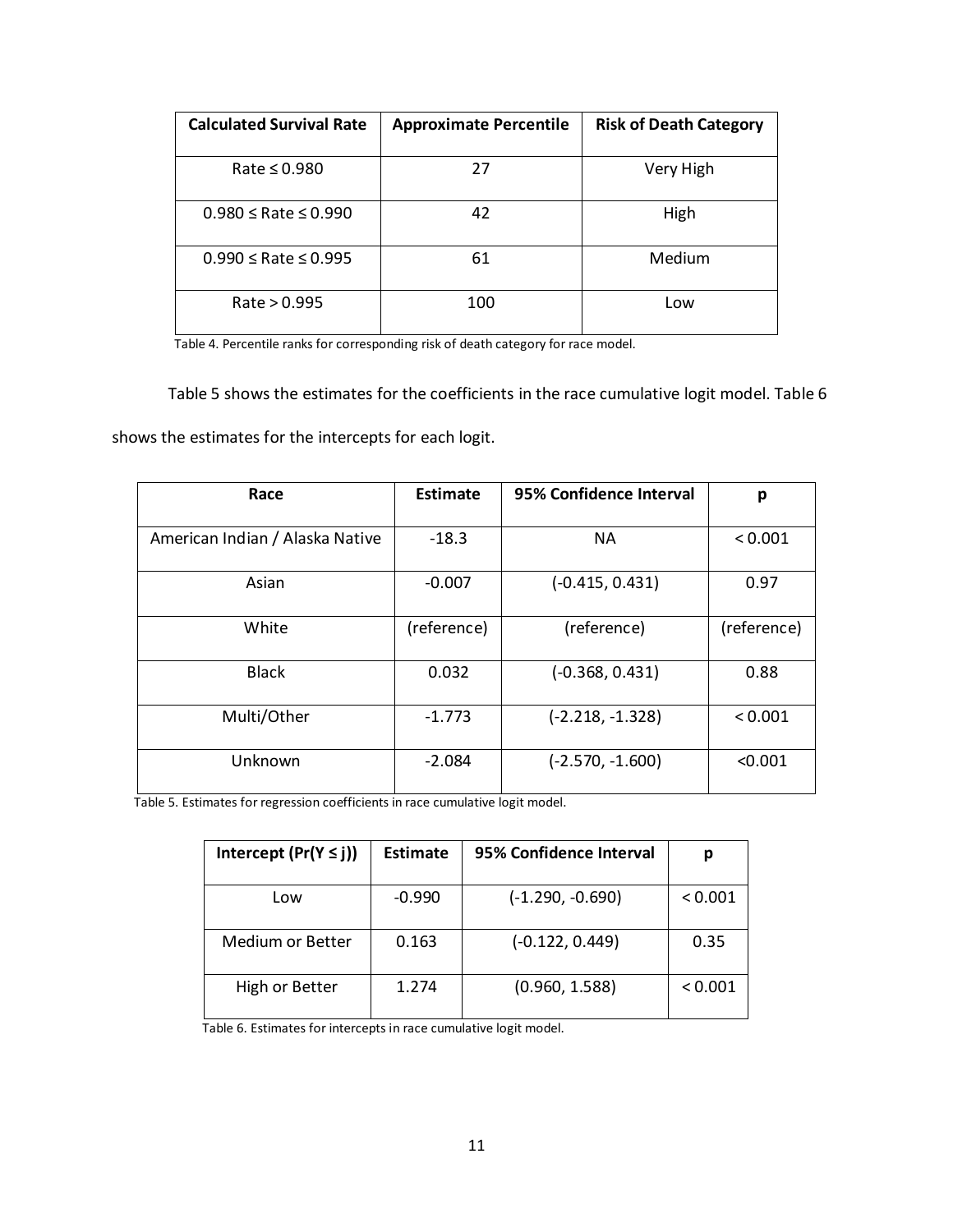The percentile ranks for categorizing the risk of death by survival rate with respect to sex are shown below in Table 7:

| <b>Calculated Survival Rate</b> | <b>Approximate Percentile</b> | <b>Risk of Death Category</b> |
|---------------------------------|-------------------------------|-------------------------------|
| Rate $\leq$ 0.980               | 21                            | Very High                     |
| $0.980 \le$ Rate $\le 0.990$    | 43                            | High                          |
| $0.990 \le$ Rate $\le 0.998$    | 74                            | Medium                        |
| Rate > 0.998                    | 100                           | Low                           |

Table 7. Percentile ranks for corresponding risk of death category for sex model.

Table 8 shows the estimates for the coefficients in the sex cumulative logit model. Table 9

shows the estimates for the intercepts for each logit.

| <b>Sex</b> | <b>Estimate</b> | 95% Confidence Interval |             |
|------------|-----------------|-------------------------|-------------|
| Female     | (reference)     | (reference)             | (reference) |
| Male       | $-0.370$        | $(-0.803, 0.628)$       | 0.09        |
| Other      | $-19.4$         | NА                      | < 0.001     |

Table 8. Estimates for regression coefficients in sex cumulative logit model.

| Intercept $(Pr(Y \leq j))$ | Estimate | 95% Confidence Interval |         |
|----------------------------|----------|-------------------------|---------|
| Low                        | $-1.789$ | $(-2.183, -1.395)$      | < 0.001 |
| <b>Medium or Better</b>    | 0.260    | $(-0.066, 0.586)$       | 0.12    |
| High or Better             | 2.801    | (2.228, 3.374)          | < 0.001 |

Table 9. Estimates for intercepts in sex cumulative logit model.

The percentile ranks for categorizing the risk of death by survival rate with respect to age are shown below in Table 10: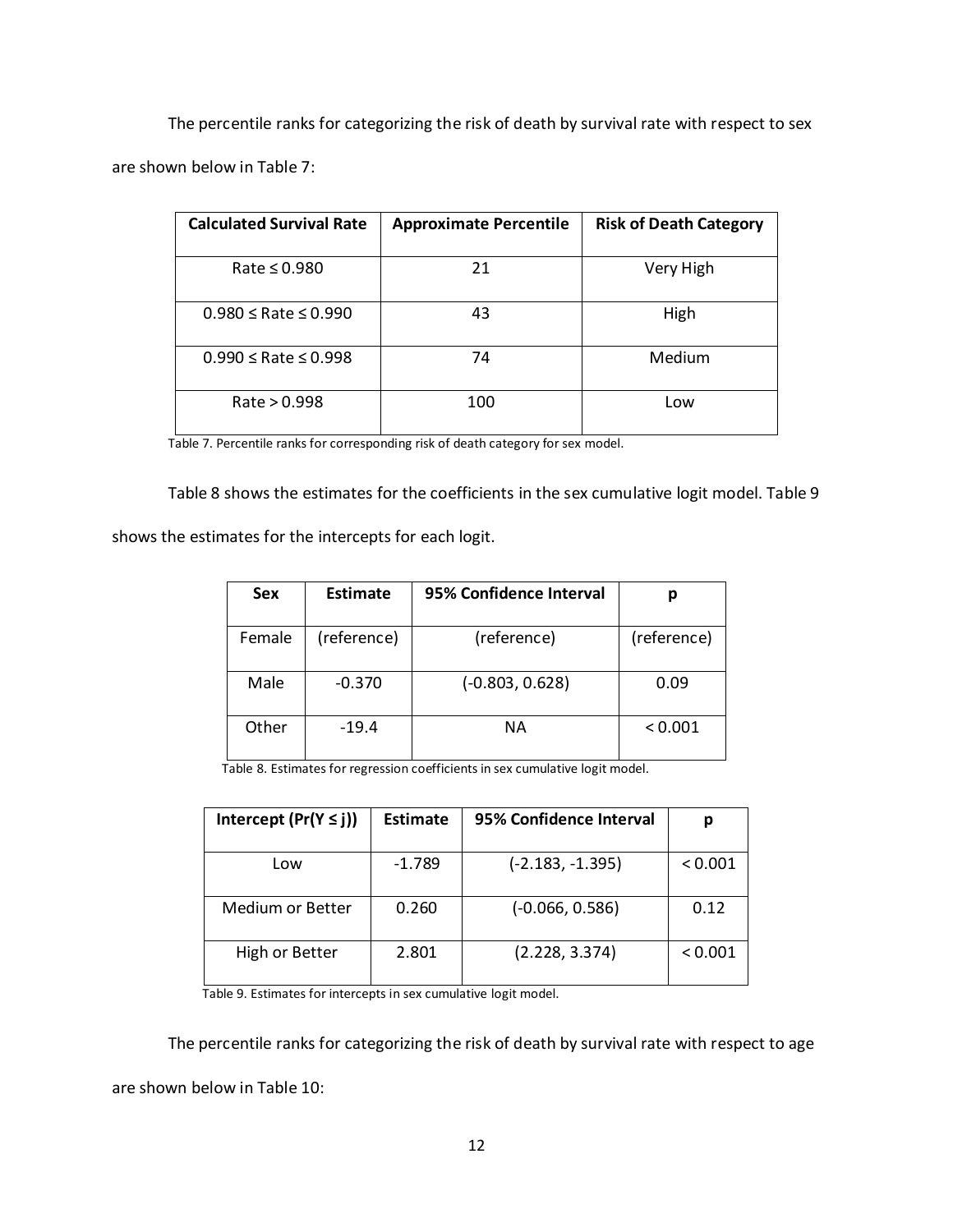| <b>Calculated Survival Rate</b> | <b>Approximate Percentile</b> | <b>Risk of Death Category</b> |
|---------------------------------|-------------------------------|-------------------------------|
| Rate $\leq 0.900$               | 25                            | Very High                     |
| $0.900 \le$ Rate $\le 0.960$    | 34                            | High                          |
| $0.960 \le$ Rate $\le 0.990$    | 47                            | Medium                        |
| Rate > 0.990                    | 100                           | Low                           |

Table 10. Percentile ranks for corresponding risk of death category for age model.

Table 11 shows the estimates for the coefficients by age group in the age cumulative logit model. Table 12 shows the estimates for the intercepts for each logit.

| Age         | Estimate    | 95% Confidence Interval | p           |
|-------------|-------------|-------------------------|-------------|
| 9 and Under | $-8.835$    | $(-52.4, 34.8)$         | 0.69        |
| 10-19       | $-8.835$    | $(-52.4, 34.8)$         | 0.69        |
| 20-29       | $-0.275$    | $(-1.136, 0.585)$       | 0.53        |
| 30-39       | (reference) | (reference)             | (reference) |
| 40-49       | $-1.226$    | $(-2.374, -0.078)$      | 0.035       |
| 50-59       | 1.131       | (0.045, 1.816)          | 0.001       |
| 60-69       | 3.267       | (2.618, 3.916)          | < 0.001     |
| 70-79       | 4.050       | (3.380, 4.720)          | < 0.001     |
| 80-89       | 6.373       | (5.632, 7.114)          | < 0.001     |
| 90 and Over | 6.420       | (5.670, 7.171)          | < 0.001     |

Table 11. Estimates for regression coefficients in age cumulative logit model.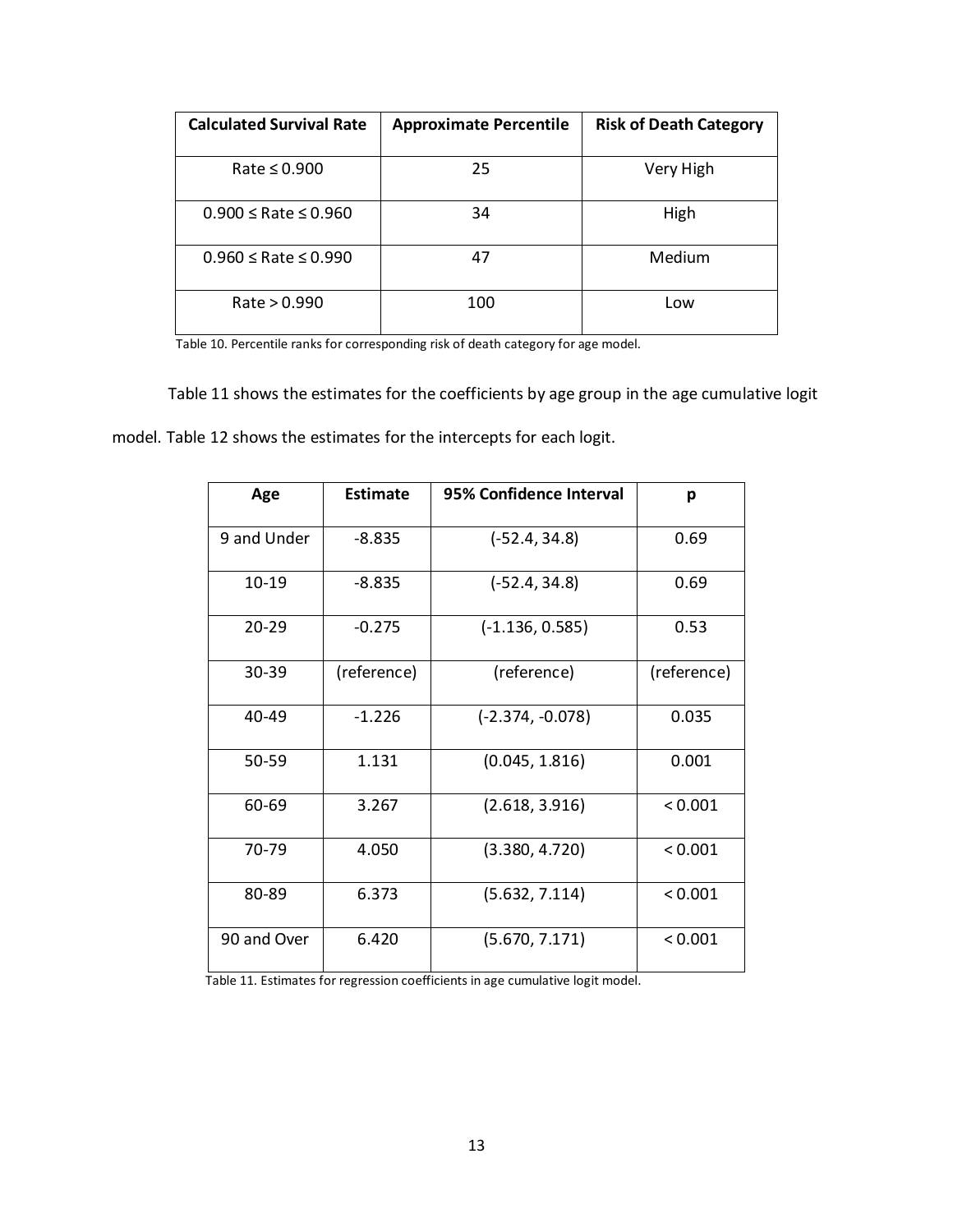| Intercept $(Pr(Y \le j))$ | Estimate | 95% Confidence Interval |         |
|---------------------------|----------|-------------------------|---------|
|                           |          |                         |         |
| Low                       | 2.333    | (1.760, 2.904)          | < 0.001 |
|                           |          |                         |         |
| Medium or Better          | 4.099    | (3.483, 4.715)          | < 0.001 |
|                           |          |                         |         |
|                           |          |                         |         |
| High or Better            | 5.578    | (4.920, 6.236)          | < 0.001 |
|                           |          |                         |         |

Table 12. Estimates for intercepts in age cumulative logit model.

The results of the linear regression of odds ratios for race, sex, and age respectively over time are shown in Tables 13-15. These linear regressions were all done at the univariate level (i.e., odds ratios of Black to White were regressed on time, as was odds ratios of Asian to White, American Indian/Alaska Native to White, etc. for all variables).

| Race                            | Slope       | 95% Confidence Interval  | р           |
|---------------------------------|-------------|--------------------------|-------------|
| American Indian / Alaska Native | 0           | 0                        | <b>NA</b>   |
|                                 |             |                          |             |
| Asian                           | 4.09e-04    | $(-0.004, 0.005)$        | 0.86        |
| White                           | (reference) | (reference)              | (reference) |
| <b>Black</b>                    | 7.03e-04    | $(-0.001, 0.003)$        | 0.48        |
| Multi/Other                     | $-2.67e-03$ | $(-4.55e-03, -9.73e-04)$ | 0.003       |
| Unknown                         | $-5.85e-04$ | $(-0.005, 0.003)$        | 0.77        |

Table 13. Estimates for regression of race death odds ratio on time.

| <b>Sex</b> | Slope       | 95% Confidence Interval |             |
|------------|-------------|-------------------------|-------------|
| Male       | (reference) | (reference)             | (reference) |
| Female     | 1.53e-03    | $(1.73e-04, 2.89e-03)$  | 0.03        |
| Other      |             |                         | NА          |

Table 14. Estimates for regression of sex death odds ratio on time.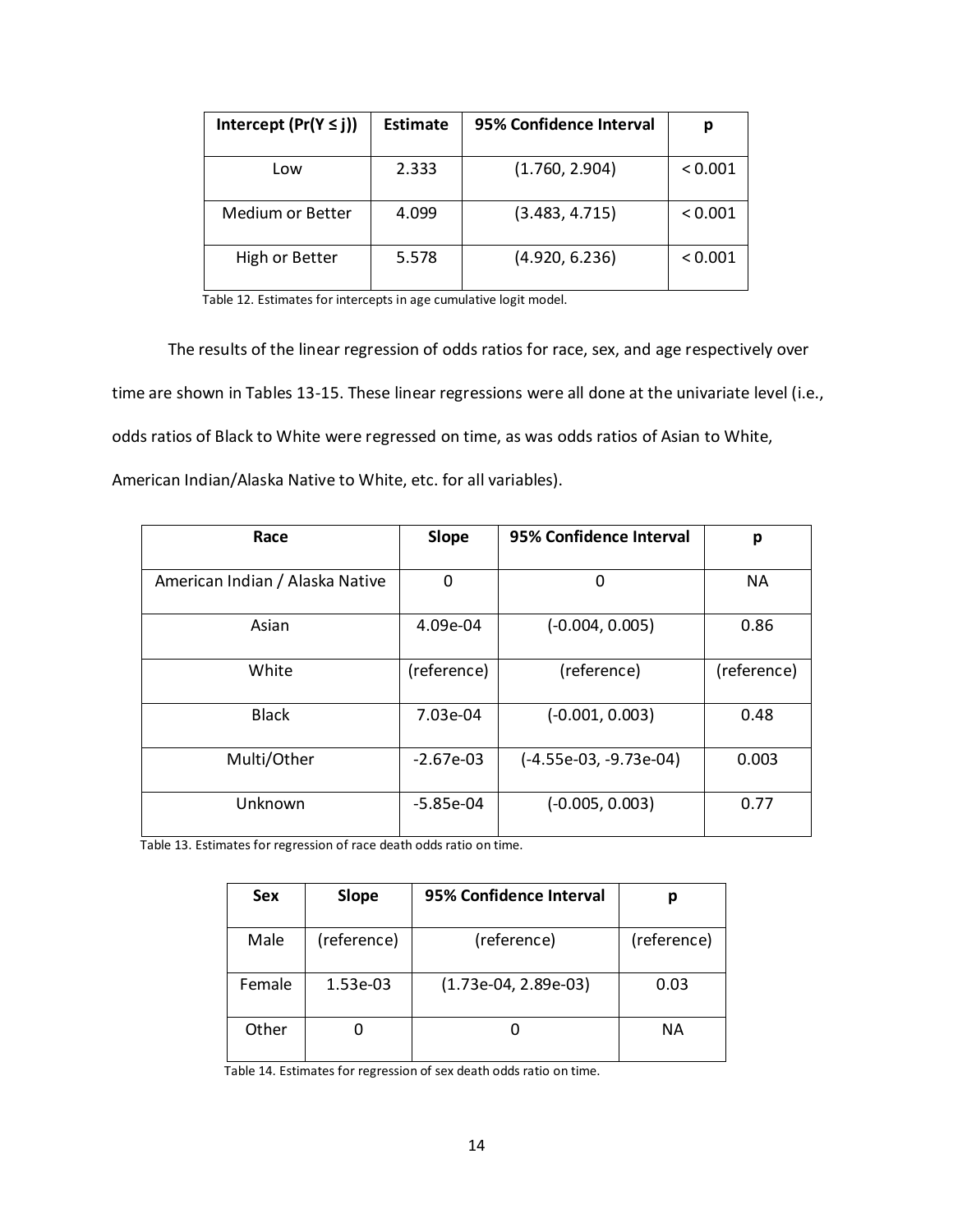| Age         | <b>Slope</b> | 95% Confidence Interval  | p           |
|-------------|--------------|--------------------------|-------------|
| Under 9     | 0            | 0                        | NA          |
| $10-19$     | 0            | 0                        | <b>NA</b>   |
| $20 - 29$   | $-0.004$     | $(-8.28e-03, -1.50e-04)$ | 0.04        |
| 30-39       | (reference)  | (reference)              | (reference) |
| 40-49       | 4.39e-18     | $(-6.12e-19, 9.39e-18)$  | 0.09        |
| 50-59       | 3.40e-03     | $(-4.96e-03, 0.012)$     | 0.423       |
| 60-69       | $-0.031$     | $(-0.051, -0.010)$       | 0.004       |
| 70-79       | $-0.030$     | $(-0.382, 0.321)$        | 0.87        |
| 80-89       | 0.343        | (0.228, 0.457)           | < 0.001     |
| 90 and Over | 0.718        | $(-0.398, 1.833)$        | 0.21        |

Table 15. Estimates for regression of age death odds ratio on time.

#### DISCUSSION

The cumulative deaths from COVID-19 by race are overwhelmingly by white and black people, who combine for 91.6% of the deaths in Milwaukee County. These two races comprise 75.4% of the cumulative confirmed COVID-19 cases, so that disparity in the proportions means that the Multi/Other and Unknown races' cases died at a much lower rate. The odds a black person's confirmed COVID-19 case being classified as "high" or better compared to white COVID-19 cases is approximately 3% higher. However, the parameter was not statistically significant in the model. The residual deviance of the model was 1690 (p < 0.001), suggesting that this model was not a good fit for the data. It completely misclassified the data, predicting all groups to have "Low" risk, per the misclassification table. The inferences made from this model, without separating into time intervals, are not ideal. This is because of the nature of the reference category as well as the other categories.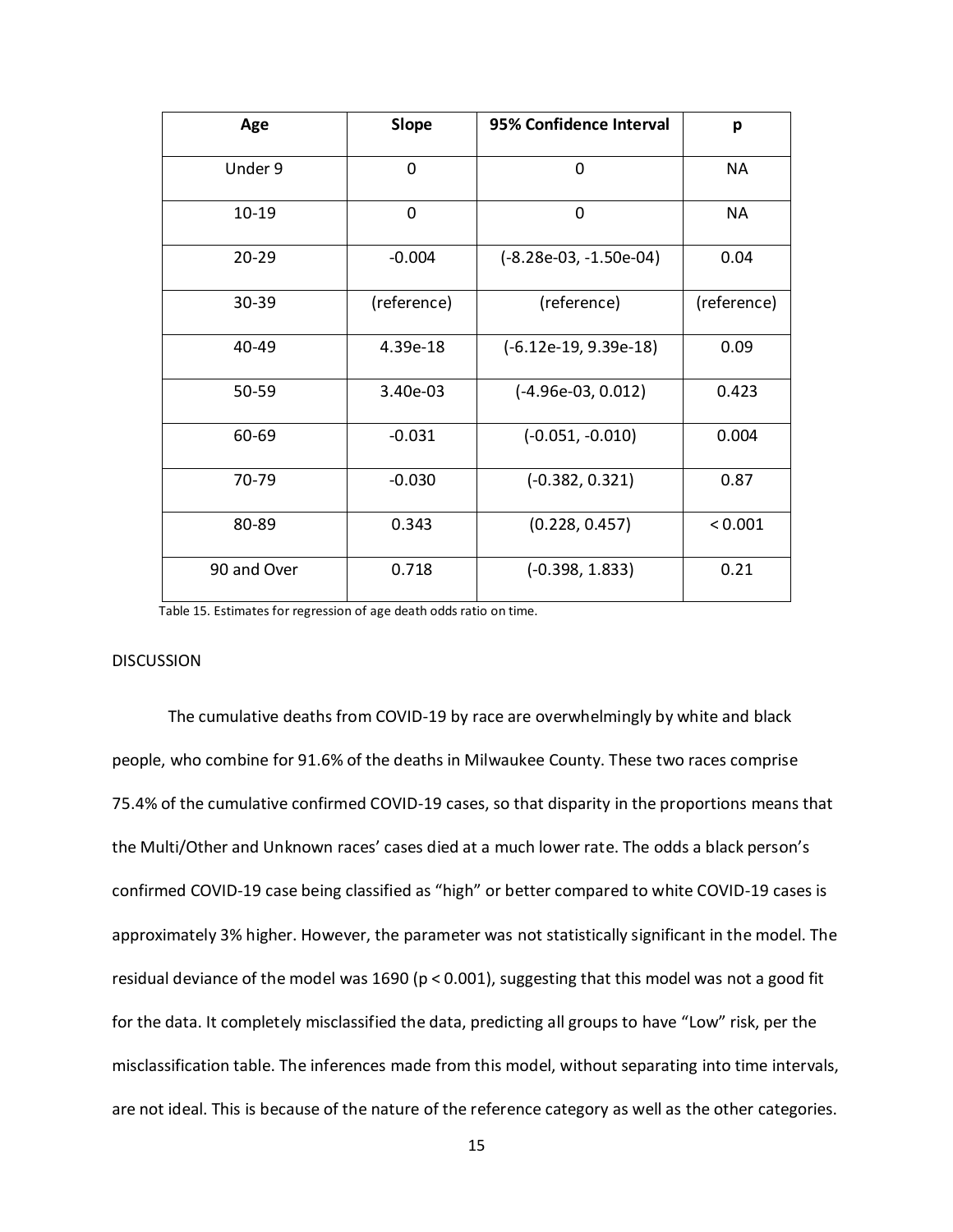The survival rates for whites at the beginning of the timeline are 'very high', and the risk category goes down to 'high' and 'medium' in the months to follow. Several other races follow similar patterns, and this is likely due in part to the small difference in survival rate that were the cutoffs for each category of risk of death.

The cumulative deaths from COVID-19 by sex are fairly even – 295 deaths for females and 310 deaths for males. It holds logically, then, that the odds of a male being classified into a "High" risk of death category or higher are slightly higher than that of a female (or of Other gender, which experienced one death as an entire category). The interpretation of the cumulative logit model is a little difficult in this case. Because the coefficient is negative for females, that means that the relative odds of a positive COVID-19 test being classified at any risk of death is approximately 69%, or 30% lower than for males. This coefficient was not statistically significant ( $p = 0.09$ ), which means that in general, the odds of classification into any risk category are equal. However, it is important to note that the p-value is close to the threshold of 0.05, and further study may be required to discern this trend from the national one.

The cumulative deaths from COVID-19 in Milwaukee County by age shows a staggering rate of death for cases among people 70 and older. Approximately 8% of people aged 70-79, 12% of people aged 80-89, and 24% of people aged 90 and Over died from COVID-19. The differences in odds of this subpopulation having a risk category for death assigned to their confirmed case are much higher than the reference group of 30-39 years old. In fact, the range is so large between all categories that it hinders this model's ability to classify deaths in the older groups. The calculations for likelihood of classification into each category for ages 80-89 are below:

$$
P(Y \le low) = \frac{exp(\alpha_{low} + \beta_{80-89})}{[1 + exp(\alpha_{low} + \beta_{80-89})]} = \frac{exp(2.333 + 6.373)}{[1 + exp(2.333 + 6.373)]} = 0.99983
$$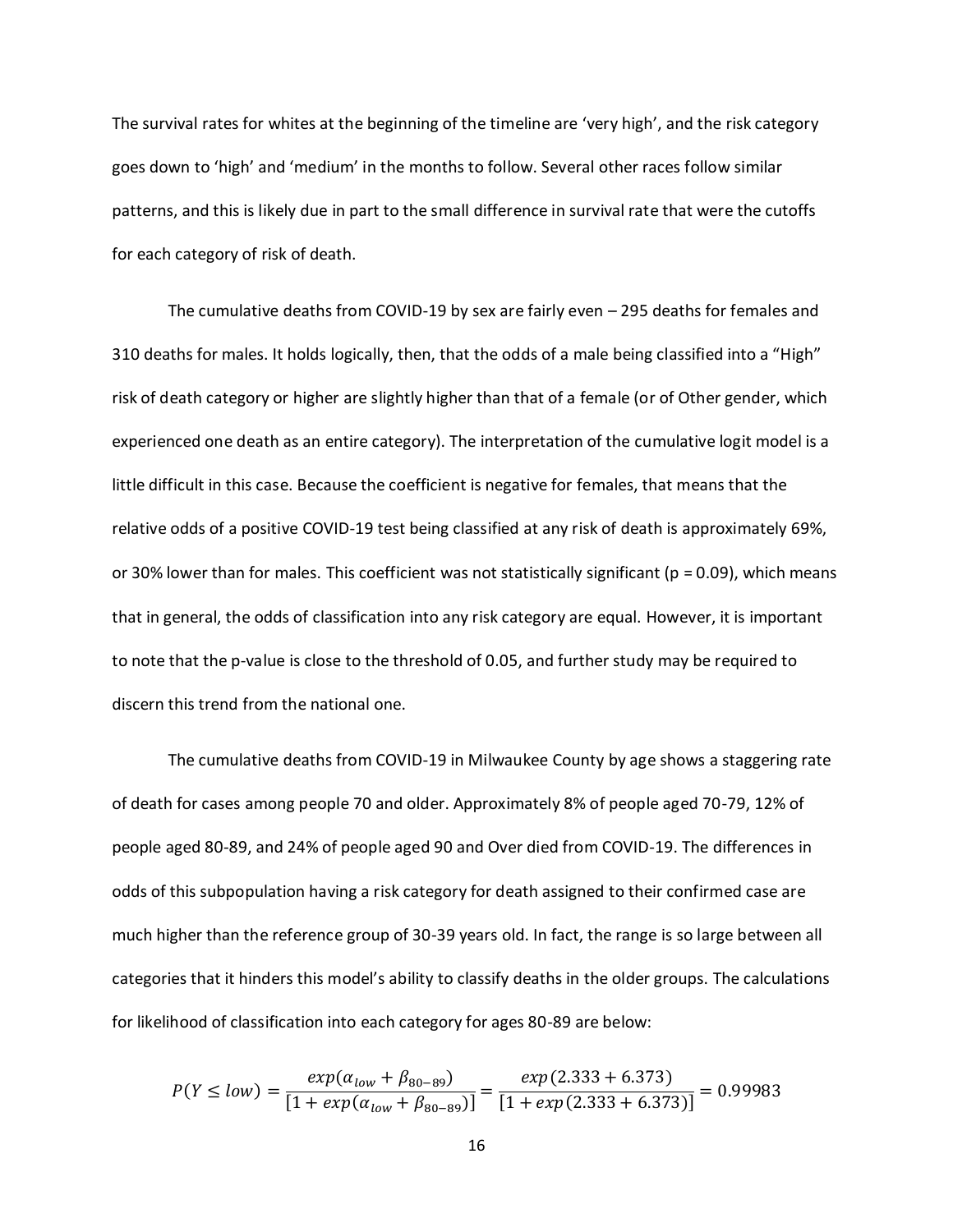$$
P(Y \le medium) = \frac{exp(\alpha_{medium} + \beta_{80-89})}{[1 + exp(\alpha_{medium} + \beta_{80-89})]} = \frac{exp(4.099 + 6.373)}{[1 + exp(4.099 + 6.373)]} = 0.99997
$$

$$
P(Y \le high) = \frac{exp(\alpha_{high} + \beta_{80-89})}{[1 + exp(\alpha_{high} + \beta_{80-89})]} = \frac{exp(5.578 + 6.373)}{[1 + exp(5.578 + 6.373)]} = 0.99999
$$

This makes the probability of a confirmed case of an 80-89-year-old person being classified as "medium" risk alone is 0.014%, and for "high risk alone" approximately 0.002%. A reason for this level of misclassification could be the reference group; since the death rate of confirmed COVID-19 cases among those aged 30-39 was only 0.069%, it is 91% likely that a positive case would be classified as "low". The effect plot for this model is shown below in Figure 2. It shows the proportion of deaths for each category of age that were placed in each category of risk for death:



Figure 2. Effect plot of age groups' probability of death risk categorization.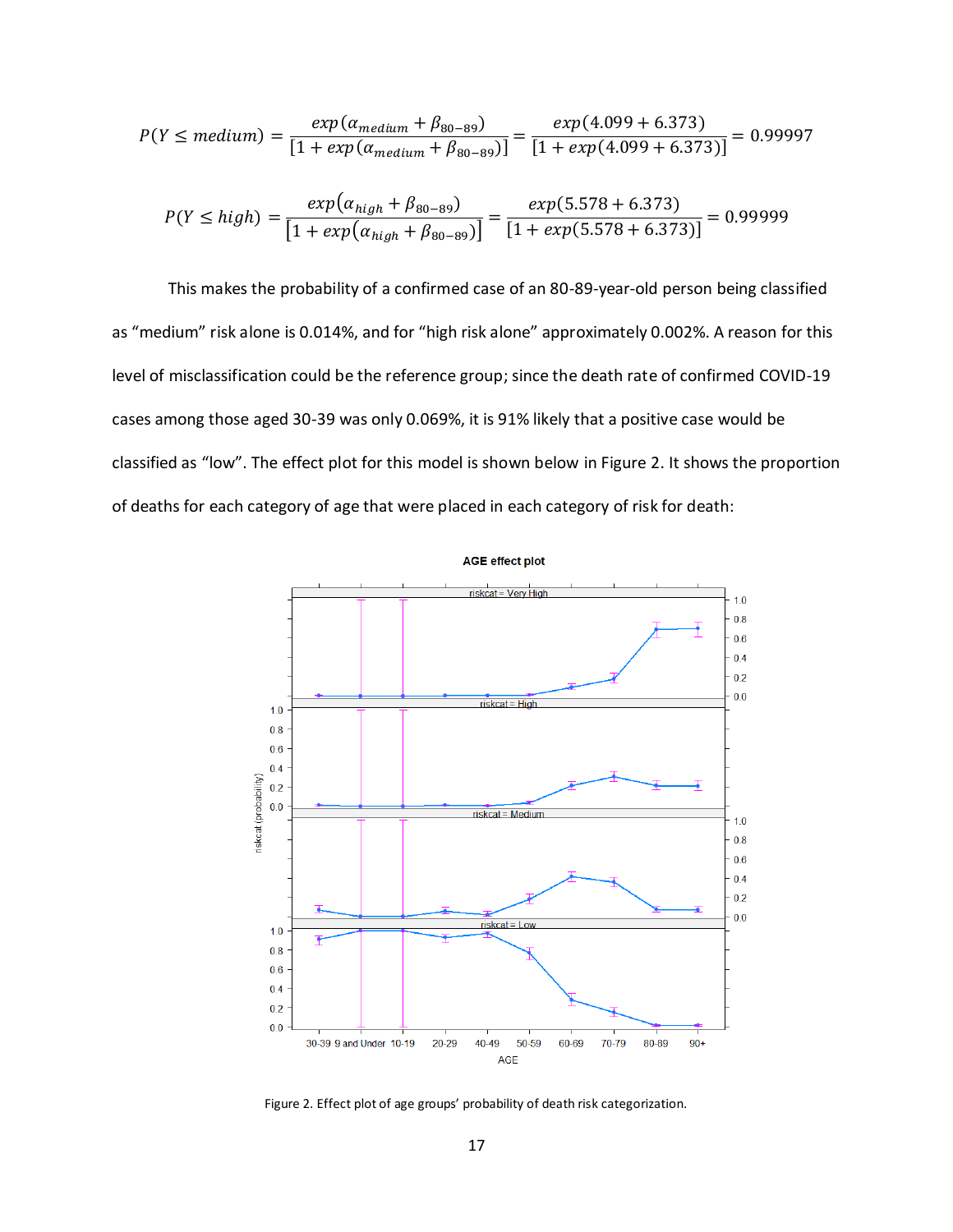The graph confirms the value of 91% for the reference category's placement in the "Low" risk category. It also shows that the older groups were almost completely unlikely to be in the "Medium" or "High" risk category. This highlights a discrepancy in the interpretation of the logit model. The calculation of probability for a confirmed COVID-19 case's death in the older categories made it seem like, almost certainly, every old categorization would be "low". However, Table 16 shows the classification table for the age model:

|               | <b>Actual Values</b> |     |        |      |      |              |
|---------------|----------------------|-----|--------|------|------|--------------|
|               |                      | Low | Medium | High | Very | <b>Total</b> |
|               |                      |     |        |      | High |              |
|               | Low                  | 202 | 14     | 0    | O    | 216          |
|               | Medium               | 10  | 34     | 24   | 4    | 72           |
|               | High                 | 0   | 0      | 0    | 0    | 0            |
| Predicted     | Very High            | 7   |        | 12   | 52   | 72           |
| <b>Values</b> | <b>Total</b>         | 219 | 49     | 36   | 56   | 360          |

Table 16. Classification table of age cumulative logit model.

The model correctly classified 92% of "Low" categorized cases, 69% of "Medium" categorized cases, 0% of "High" categorized cases, and 93% of "Very High" categorized cases. Due to the phenomenon that was observed with calculating the probabilities of each coefficient, the difference between "Medium" and "High" categorization could have been too small for the model to properly differentiate. In fact, the model classified zero as "High" specifically, and seemed to split those values into "Medium" and "Very High".

It is important to note, however, that the model did well at classifying the extremes. Since the actual values for "High" were only 10% of the entire set of the responses, and they were mostly between consecutive classifications of "Medium" or "Very High", the model failed to separate these categories. This implies that the model would be more successful if proportional odds were not assumed, or if the dataset were broken into time intervals.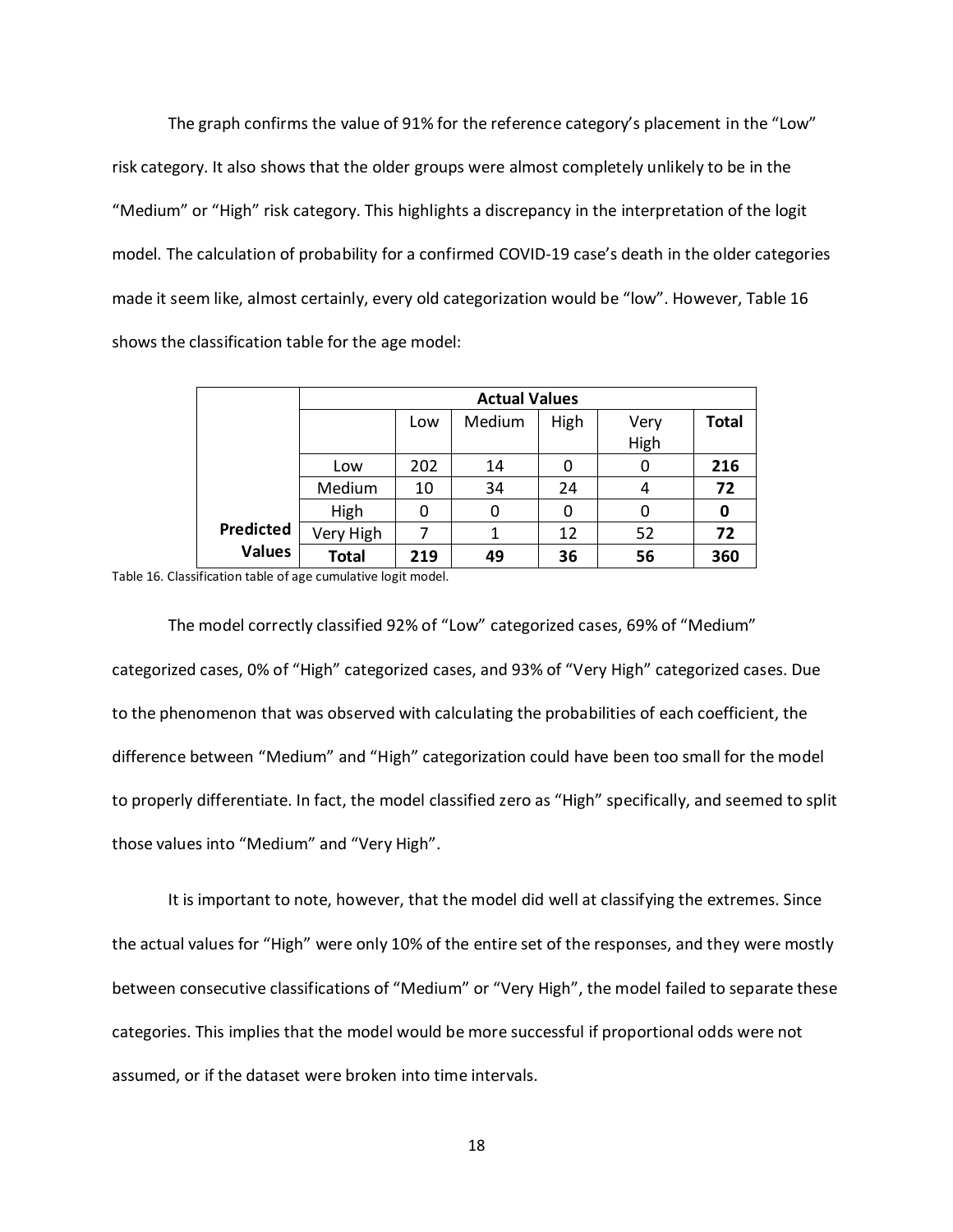There may be no published or documented reason to think the assumption of proportional odds would not be met (with respect to demography, and certainly not comorbidities that would increase risk), but this discrepancy in the model indicates this may be the case. There are two solutions to this problem: 1) instead of a single  $\beta$  for a category of age across all risk categories, a different βlow, βmedium, βhigh, and βvery high for each age group, or 2) breaking up the dataset into time intervals that had a more constant risk, at least with respect to the reference group. The first solution would almost certainly require the proportions of negative tests or recovered patients per category to make any sort of valid inference. The second solution does not obfuscate the relative odds of death between age categories while providing a relative association between the initial stages and later stages of the virus' progression.

The linear regression of the categorical variables' odds ratios of death across time showed some significant results. In the race models, the Multi/Other category showed a significant slope of -0.00267. Although the value is not large in magnitude, it was statistically significant ( $p = 0.003$ ). A negative slope would imply that the odds of death for those in the Multi/Other race, compared to the reference group of whites, decreased over time. A closer look at the dataset's classifications show that, indeed, the Multi/Other survival rate was maintained at 99% or above from September 17<sup>th</sup> to the end of the dataset.

Although the CDC's publication of race, ethnicity, and age trends in persons who died from COVID-19 [24] shows a disproportionate representation of Black and Hispanic people dying, this Milwaukee County data does not necessarily conclude that. The death rate for black people in Milwaukee County was about 1.9%, and the death rate for white people was about 1.4%. Milwaukee County is comprised of 545,872 white people and 251,870 black people [25]. This implies that approximately 4.5% of white people in Milwaukee County had a confirmed COVID-19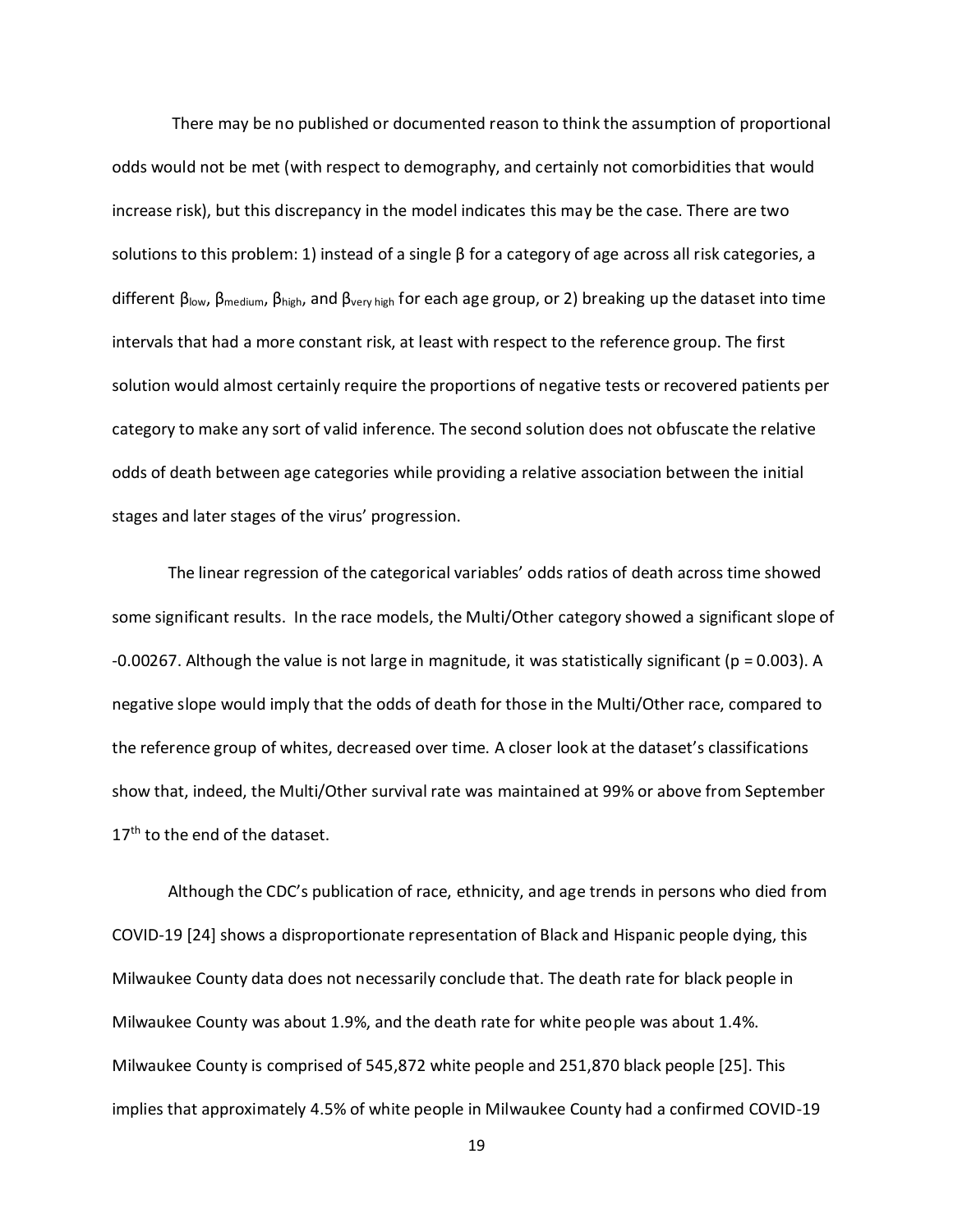case, and 4.3% of black people had a confirmed COVID-19 case. This is contrary to multiple reports that typically focus on the cumulative case count that suggests black people are more susceptible to infection and death than white people, approximately 2-3 times the rate [26]. The issue with comparing this directly to current and previous studies, however, is that there is usually an adjustment for age, which is per our measurements as well the most powerful predictor of an adverse COVID-19-related health outcome.

The slope of the linear regression of female odds ratios on time was also significant (slope = 0.00153, p = 0.003). A positive slope implies that the odds of death for females increased over time, with respect to the reference group of males. This slope is more difficult to interpret. Consider the distribution of essential workers in different sectors with respect to sex [27]. Emergency services are comprised of 81% males, the transportation and delivery industry is 76% males, and industrial and commercial services are 86% males. These industries were affected by COVID-19 cases and deaths first, before administrative orders started protecting the essential workers. The healthcare sector, which is comprised of 76% females, was impacted by direct exposure to the virus later, during which time hospitals were reaching their maximum capacity. Thus, the relative odds of female high-risk cases increased.

The slope of the linear regression of age groups' odds ratios on time showed multiple significant variables. The 20-29 age group had a negative slope  $(-0.004, p = 0.04)$ , as did the 60-69 age group  $(-0.031, p = 0.004)$ . The 80-89 age group had a positive slope  $(0.343, p < 0.0001)$ . Fortunately for the sake of interpretation, the reference age group survival rate was consistently "Low", except for an elevation to "Medium" from August 21<sup>st</sup> to September 3<sup>rd</sup>. The positive slope in the 80-89 age group is most likely due to lingering complications from COVID-19 that led to death outside of the 2-week window that was accounted for in this model. Since that could be a potential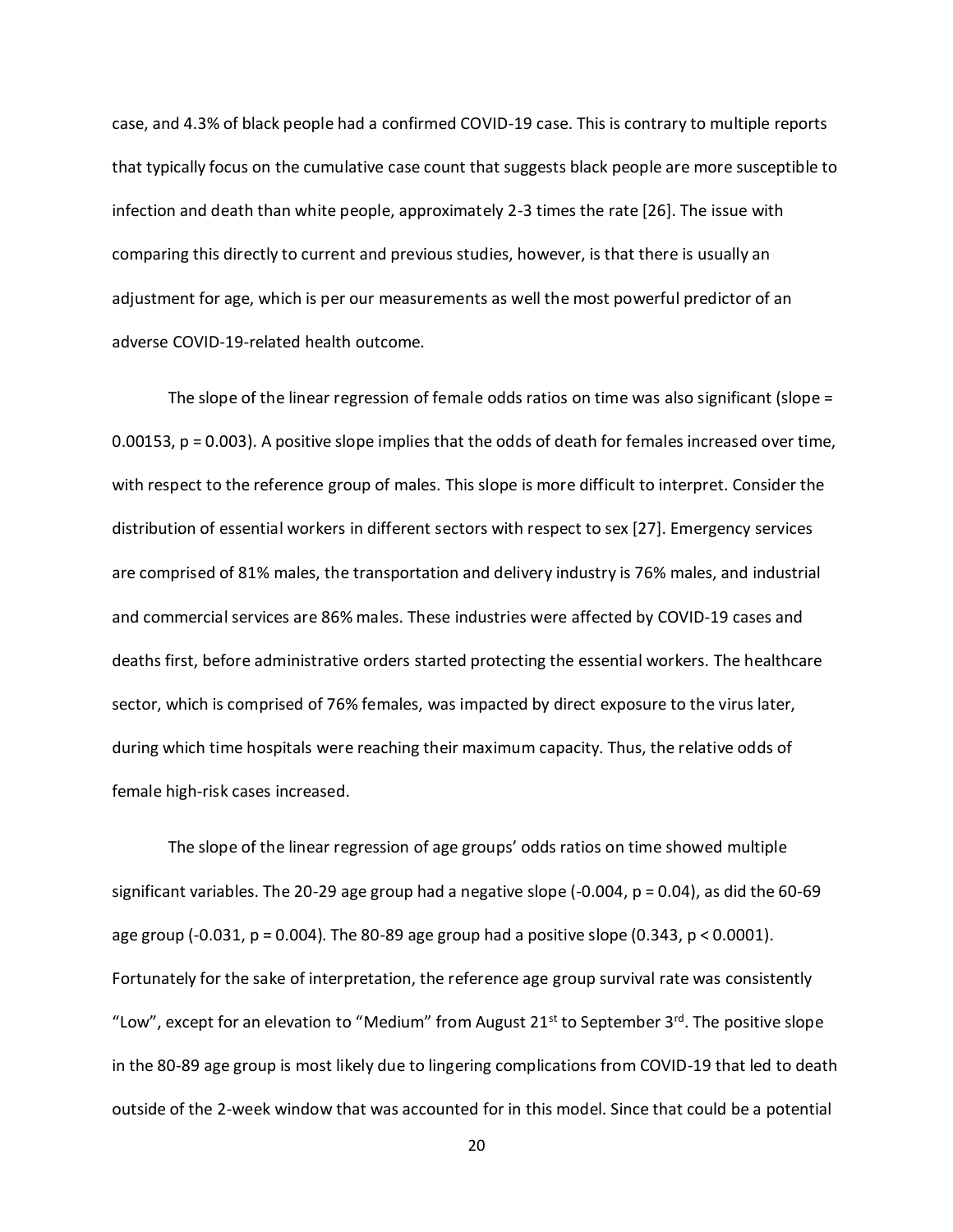overestimation of deaths attributed to cases confirmed in October or November, a more exact method of tracing infection to death could help explain this relationship. The age group younger than the reference category with a negative slope could be explained by an increased resilience of that population over time, and people aged 20-29 with comorbidities that increase the risk for death contracting the virus first. The 60-69 age group's negative slope is the most challenging to interpret, and examination of the survival rate over time shows that the risk of death was categorized as "Low"37, "Medium" for 104, and "High" for 39 of the 180 time points. The concentration of "Low" categorizations was toward the end of the dataset, as did the reference group; thus, the concentrations of "High" categorizations must have either been at the beginning (i.e., an at-risk age category became slightly more exposed than their older counterparts because a proportion may still be working or interacting with people), or their relative odds for death was slightly lower toward the end of the dataset.

With this set of inferences in hand, breaking up the cumulative logit model into 2-month time intervals was practical for a proof-of-concept. As stated, this is not an ideal model, because we do not have access to negative test results, and we cannot merge the demographic variables and make inferences on more than one category at once.

The cumulative logit model applied to months May and June showed negative coefficients for ages 10-19, 40-49, and 60-69. The model placed every group into either "Medium" or "Very High", which correctly classified 77 of 100 datapoints. The residual deviance was 803, and the AIC was 827. The same strategy for months July and August resulted in the sign of the 60-69 coefficient switching to positive. This shows that in the first few months, the risk of death was low for this category, and as the cumulative prevalence of the disease increased, more people from this age group died with respect to the more resilient reference category. The model, again, placed every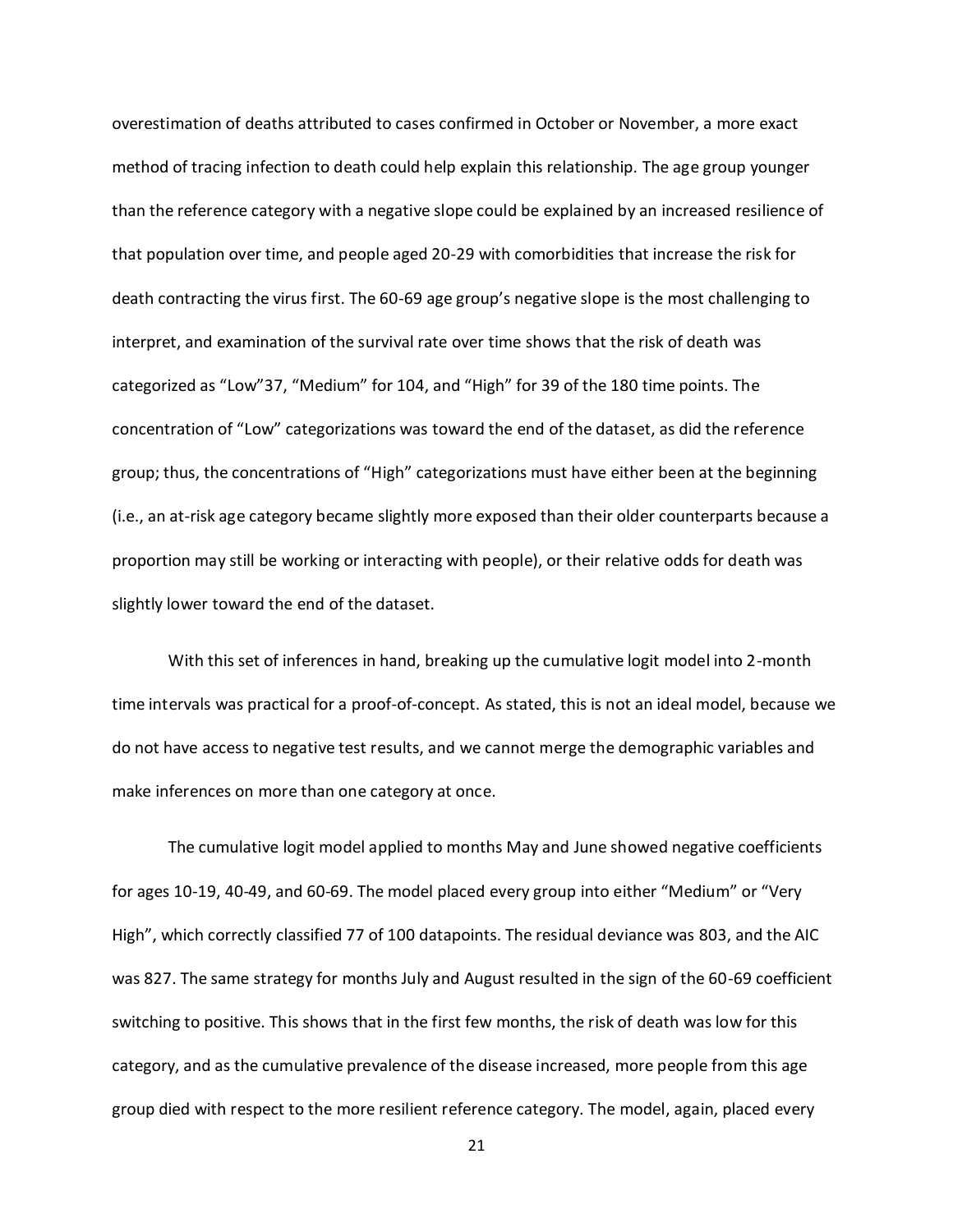group into either "Medium" or "Very High", correctly classifying 85 of 120 datapoints. The residual deviance was 836, and the AIC was 860. In October and November, the model managed to correctly classify 9 of the 16 datapoints in the "High" category, which is a vast improvement from the previous two iterations. The residual deviance and AIC were significantly reduced—to 581 and 605, respectively. It was here that the sign of the coefficient for ages 40-49 switched from negative to positive, though the value of the coefficient itself was not statistically significant (β = 0.45436, 95%  $Cl = (-0.524, 1.433)$ ,  $p = 0.36$ . The increased performance of this model, as was shown by breaking up the dataset into time intervals, is likely due to the more relatively constant survival rate sustained by the reference group in these months. The risk category for death of 30-39-year-olds' confirmed COVID-19 cases was "Medium" for the first few days of September, and then "Low" (or even none) for the remainder. Since proportional odds are assumed in these models, that helps contribute to model robustness.

An option in building the model could have been to include time as a covariate; that is, add a multiplicative effect corresponding to when the COVID-19 case was confirmed. There are several issues that preclude us from doing that in this dataset. The first is that tests are not completed and reported in the real time of acquiring the virus. There may be several days between a case contracting COVID-19 and then confirming it at a testing site. These days could stretch longer for populations who cannot get themselves to a testing site, such as the extreme ends of age, or people who have had to work despite experiencing symptoms.

To that point, the *willingness* to go get tested and the *availability* of testing sites are two other caveats when considering time as a variable. For those unwilling to get tested, their case may have finally been confirmed upon, for example, arriving at a hospital – which would overestimate the number of cases later. Similarly, in inner cities with densely populated communities, the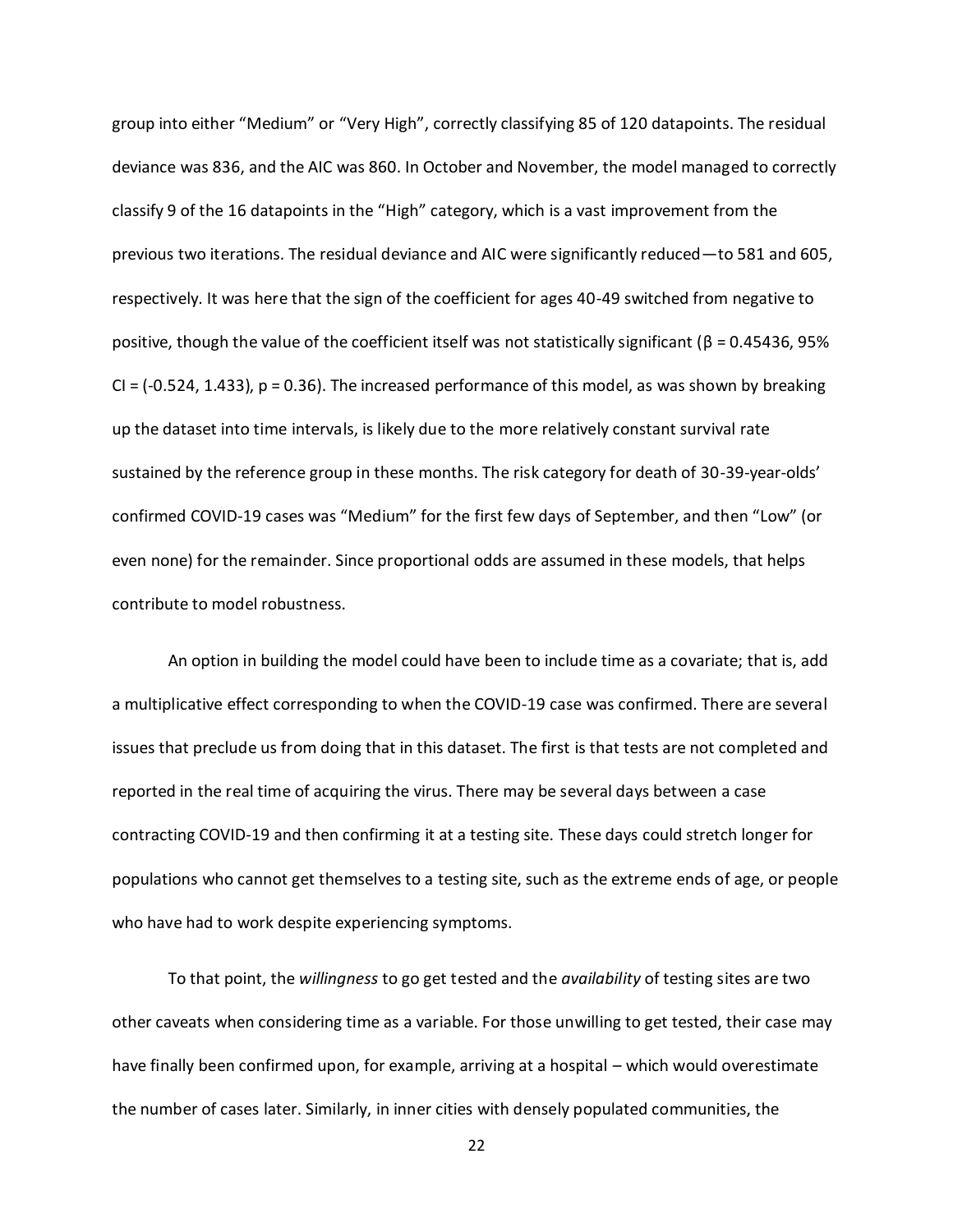potential demand for testing could have not met supply, which would also underestimate the present case count. Contrary to the initial belief that population density was a driving force of COVID-19 infection and severity, a study by Hamidi et al [28] shows that it might be more closely related to the size of the metropolitan area.

Ultimately, there could have been a few different strategies used to process and interpret this data, although all of them come with separate caveats. Machine learning has shown success with classifying both binary and ordinal outcomes related to COVID-19 [29-31], but those are in smaller datasets and often have hospital data from discharged patients as well as those who died (i.e., not using aggregated data from testing sites). In principle, it makes sense than a random forest classifier or simple neural network could more efficiently characterize a singular person's risk for death given several demographic (and, hopefully, comorbid) characteristics than a cumulative logit model. However, if the data had included the proportion of positive to negative tests, or a proportion of people recovered, the model could have been more sophisticated and produced better classification rates.

#### LIMITATIONS

The two key limitations in making inferences based on this available data have to do with the nature of recorded positive COVID-19 tests and deaths:

1. The total number of positives in a particular day is spread across all age groups, followed by all sexes, followed by all races. That is, there is no way to measure, for instance, the risk of death given a confirmed COVID-19 case for a white male aged 30-39. The variables were aggregated separately, and thus, the variables had to be analyzed one at a time.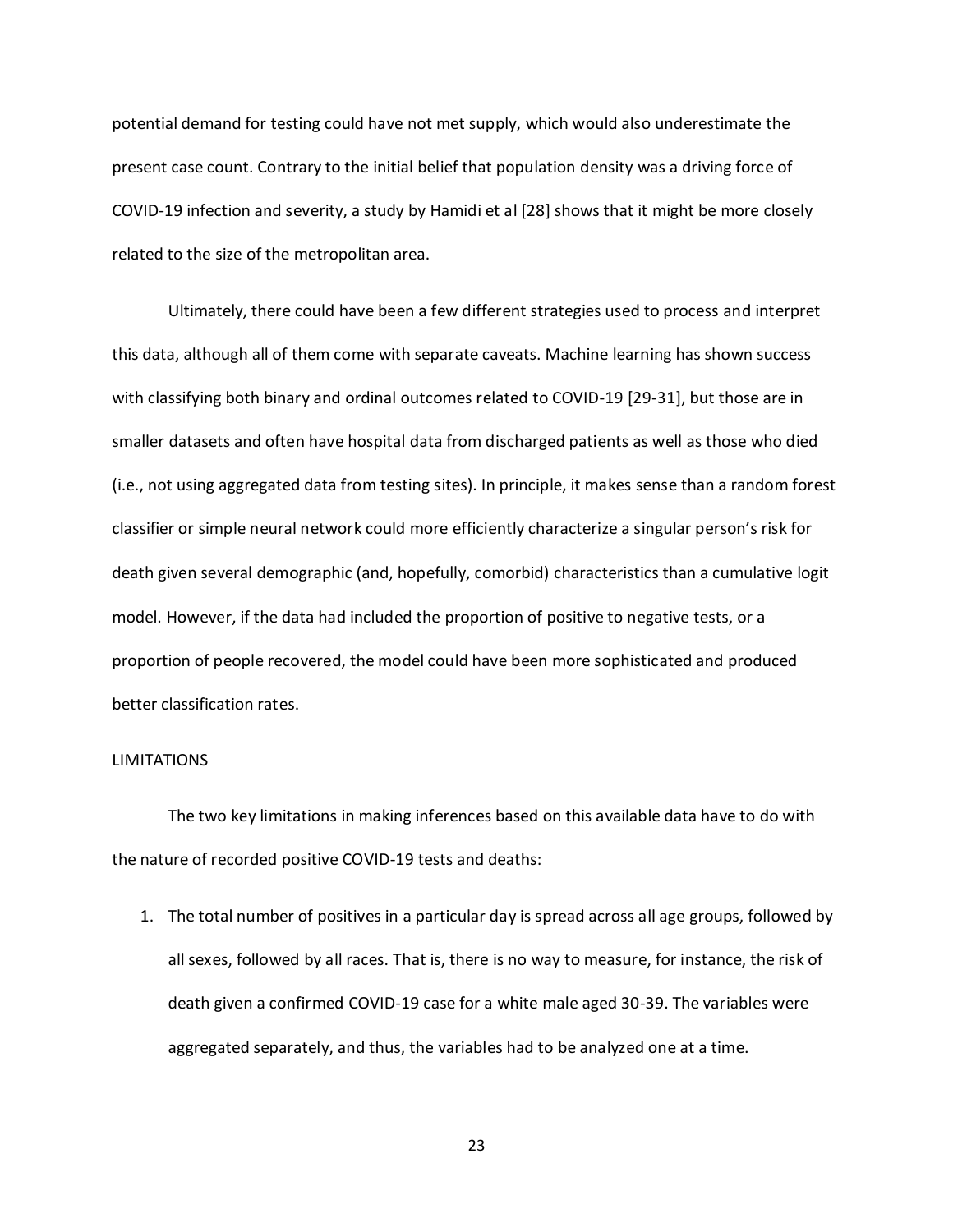2. While the *total* number of negatives was reported via WEDSS/DHS, the number of negatives (and tests) with respect to *each demographic* was not recorded. Thus, there was no way to measure relative odds of a confirmed COVID-19 test adjusting for the number of tests a specific demographic has taken.

Both limitations are consequences of the data being aggregated from the surveillance system. If a smaller sample were picked – for example, case data from one of the testing sites or hospitals reporting to WEDSS – it is possible that individual case data could have been acquired. In most cases this most likely would not have been available due to privacy issues. In the interest of monitoring this problem with respect to easily discernible administrative orders, and making inferences thereafter, the county-level data from Milwaukee County was used.

The first limitation is less problematic than the second limitation with respect to the inferences that were made in this analysis. While it would be beneficial for a regression model or machine learning technique to predict the risk of a confirmed COVID-19 case given several demographic criteria, the limitation of aggregated data versus individual case data would have still been present. The inferences with respect to age, race, and sex individually still provide important information about the people who could be most at-risk.

The second limitation is more problematic because it essentially eliminates the use of traditional logistic regression with a binary response variable. If the negative test results were available for the same demographic variables of interest in the regression model, the log odds of positive test could be calculated. The odds of a positive test, as opposed to the odds of death or survival given a positive test, are arguably more important when it comes to making inferences about policy changes. The idea that this logistic regression is technically predicting a survival rate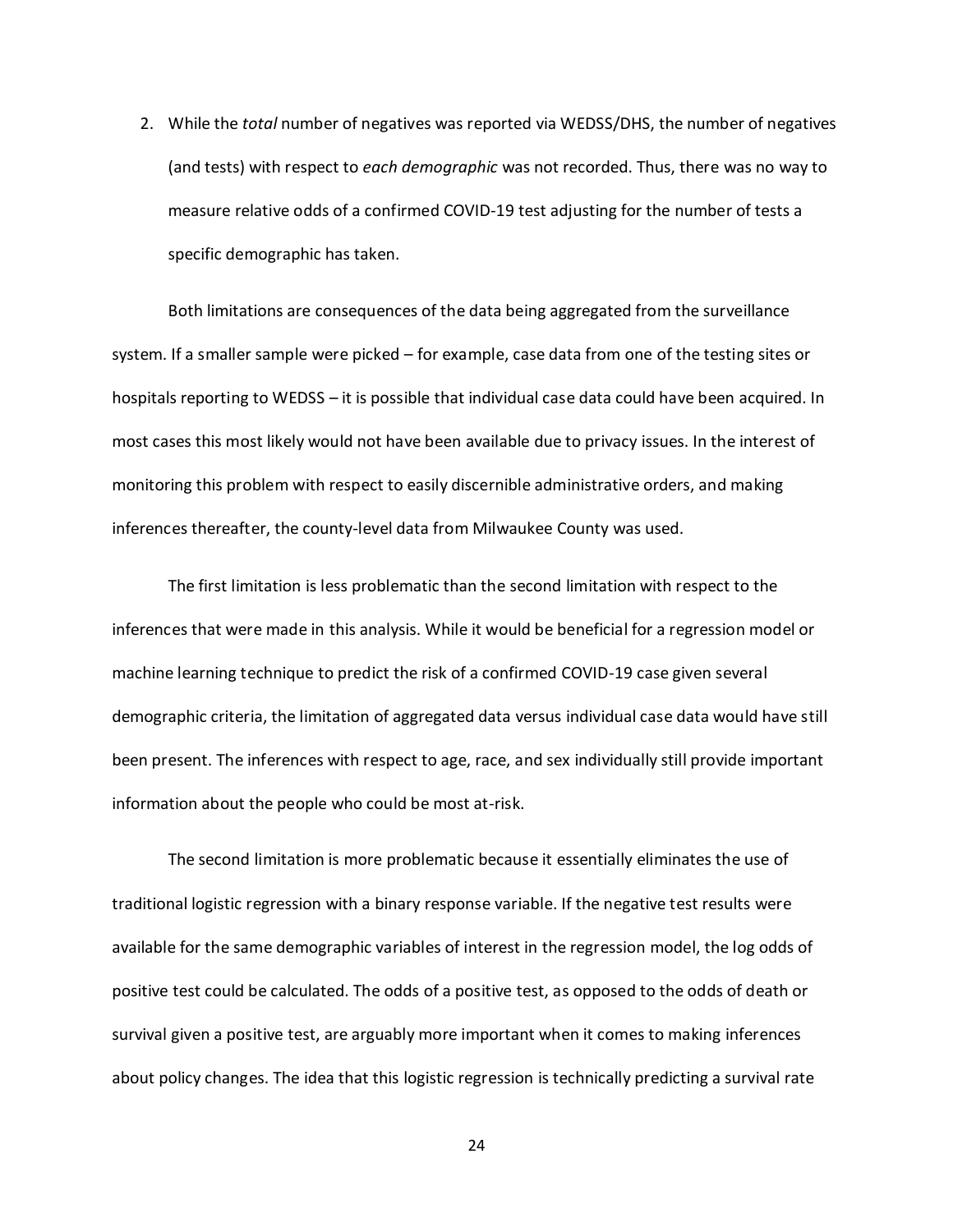given that X people from J age group have become a confirmed case for COVID-19 does not detract from the inferences being made; rather, it is a caveat for using this exact model on future work.

There are a few additional limitations regarding the cases themselves and whether their outcomes align with what is considered death related to COVID-19. First, it is at least quantifiably possible that a confirmed COVID-19 case will survive longer than 14 days. Without the individual case data matching infection and, if applicable, death, an interval had to be picked to estimate deaths over a certain period. The cutoff point of 14 days was deemed a reasonable interval of time for acquiring a new death for at least one category of each of the variables analyzed. It also holds logically that, if the rate of survival were to increase or decrease within these intervals over time, inferences could be made about those changes irrespective of it being the truly observed interval from infection to death across all cases. Second, it is also plausible that a case could have died from COVID-19 without taking a test initially, making the time of death equal to the time of infection. It is assumed in completing this analysis that this is a much more special case than the first issue.

Regarding the assessment of the model's predictions, these models themselves cannot be 'proven' in the sense that we cannot confirm the specific locations of positive cases and deaths as they took place in certain areas over Milwaukee County. The inferences in the separate cumulative logit models (separated by 2 months' time) are limited, because we can only relate that to the demographic proportions of essential workers or those who may have been most affected by travel. One possible solution would be at the hospital level and the effective use of contact tracing. The census tract- (i.e., neighborhood-) level data for Milwaukee County demography is available; it could be useful to predict the relative risk or odds of infection of a certain neighborhood given the difference in odds between certain demographics and the proportion of those demographics within the census tract. The model would look like a Cox proportional hazards model, and a "risk" score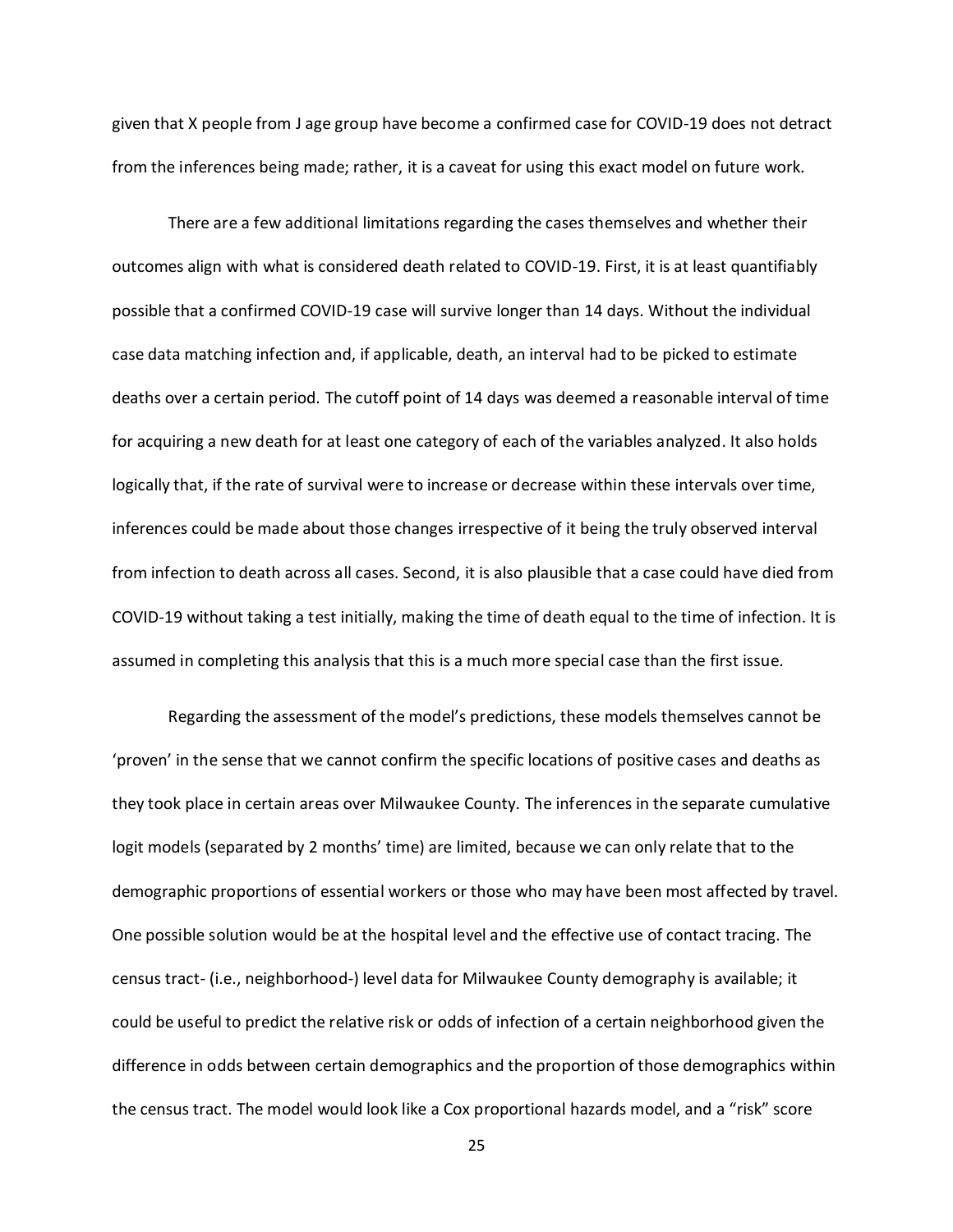could be calculated based on the prevalence of a comorbidity or how infected the census tract already is. If the model is effective in determining which specific areas have the greatest prevalence of infection or death, then that model could offer insight on the community's response to COVID-19 safety administrative orders.

# **CONCLUSION**

The cumulative logit model provided helpful insights as to determining the odds of a highrisk confirmed COVID-19 case for residents of Milwaukee County across age, race, and sex. Age was the most significant predictor as far as classifying the cases correctly. Plotting the odds ratios across time showed that, in fact, the proportional odds assumption could not be met exactly – which explained the poor deviance/AIC scores from the models as well as high misclassification rates. While inferences could be made about how the odds of death changed within certain time intervals, it was not clear how those inferences could be traced back to policy changes; rather, the interpretation made more sense when comparing to the proportional demography of essential workers. The future work should account for the observation that the odds are not proportional, and whether this is due to the recovery rate in certain areas or confounding factors that could not be explored here, the rates of infection and death should be considered with respect to the virus' progression through the area of interest.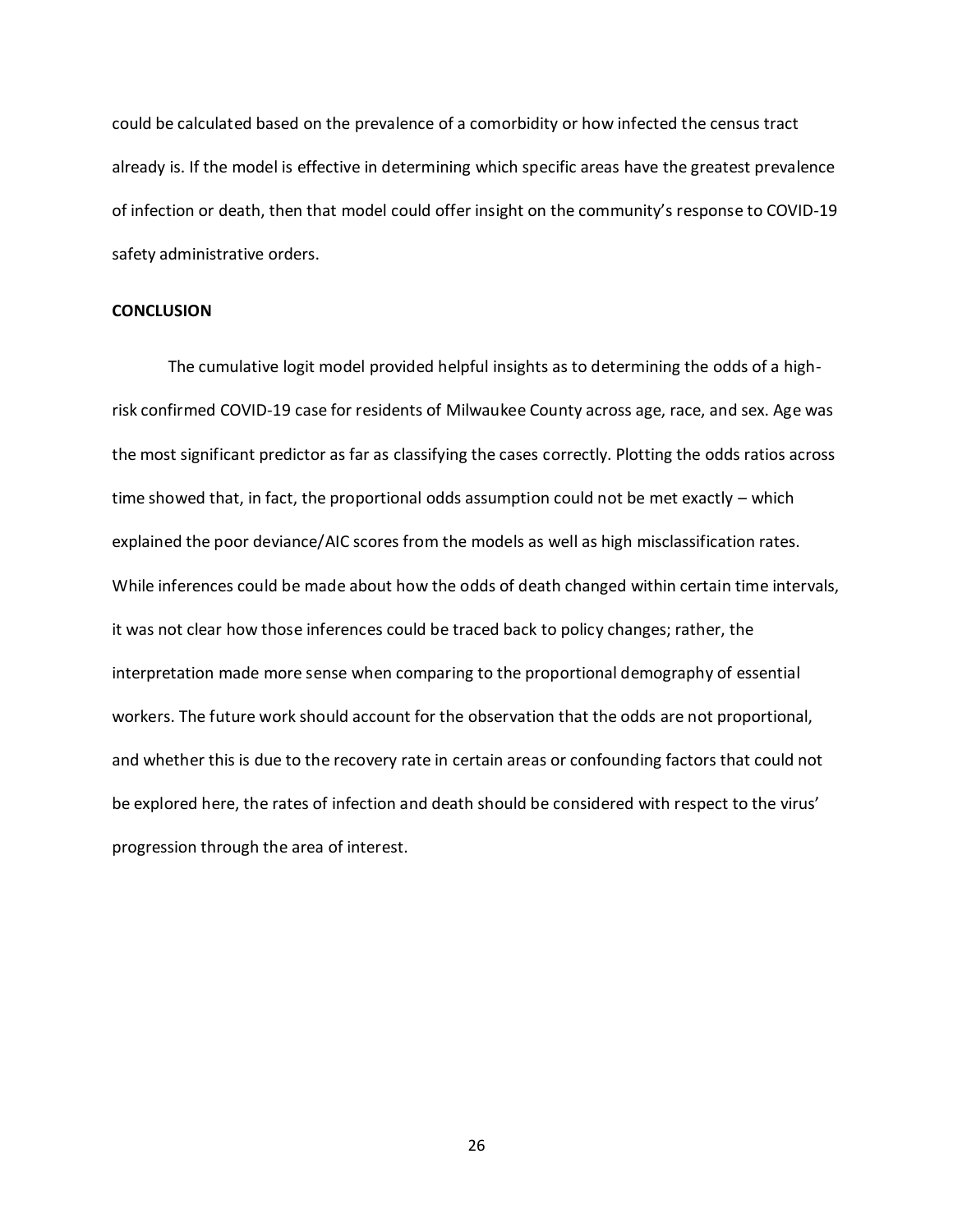# **REFERENCES**

- 1. <https://www.who.int/csr/don/05-january-2020-pneumonia-of-unkown-cause-china/en/>
- 2. <https://www.dhs.wisconsin.gov/news/releases/020520.htm>
- 3. [https://www.usnews.com/news/best-states/wisconsin/articles/2020-03-13/elmbrook](https://www.usnews.com/news/best-states/wisconsin/articles/2020-03-13/elmbrook-schools-suspend-classroom-teaching-moving-online)[schools-suspend-classroom-teaching-moving-online](https://www.usnews.com/news/best-states/wisconsin/articles/2020-03-13/elmbrook-schools-suspend-classroom-teaching-moving-online)
- 4. Admin order PDF
- 5. Admin order PDF
- 6. Admin order PDF
- 7. <https://content.govdelivery.com/accounts/WIGOV/bulletins/28b7302>
- 8. [https://wkow.com/2020/07/15/state-reports-821-new-covid-19-cases-fourth-highest](https://wkow.com/2020/07/15/state-reports-821-new-covid-19-cases-fourth-highest-total-thus-far/)[total-thus-far/](https://wkow.com/2020/07/15/state-reports-821-new-covid-19-cases-fourth-highest-total-thus-far/)
- 9. <https://wkow.com/2020/07/20/318366/>
- 10. [https://urbanmilwaukee.com/2020/09/22/evers-declares-new-health-emergency-](https://urbanmilwaukee.com/2020/09/22/evers-declares-new-health-emergency-extends-mask-mandate/)

[extends-mask-mandate/](https://urbanmilwaukee.com/2020/09/22/evers-declares-new-health-emergency-extends-mask-mandate/)

- 11. [https://www.usnews.com/news/best-states/wisconsin/articles/2020-09-27/wisconsin](https://www.usnews.com/news/best-states/wisconsin/articles/2020-09-27/wisconsin-tops-2-000-covid-19-cases-for-4th-straight-day)[tops-2-000-covid-19-cases-for-4th-straight-day](https://www.usnews.com/news/best-states/wisconsin/articles/2020-09-27/wisconsin-tops-2-000-covid-19-cases-for-4th-straight-day)
- 12. [https://www.beckershospitalreview.com/public-health/states-ranked-by-confirmed](https://www.beckershospitalreview.com/public-health/states-ranked-by-confirmed-covid-19-cases-july-1.html)[covid-19-cases-july-1.html](https://www.beckershospitalreview.com/public-health/states-ranked-by-confirmed-covid-19-cases-july-1.html)
- 13. [https://www.ncbi.nlm.nih.gov/pmc/articles/PMC7289234/pdf/42979\\_2020\\_Article\\_209](https://www.ncbi.nlm.nih.gov/pmc/articles/PMC7289234/pdf/42979_2020_Article_209.pdf) [.pdf](https://www.ncbi.nlm.nih.gov/pmc/articles/PMC7289234/pdf/42979_2020_Article_209.pdf)
- 14. <https://arxiv.org/abs/2006.16942>
- 15. <https://www.ncbi.nlm.nih.gov/pmc/articles/PMC7328553/>
- 16. <https://www.nature.com/articles/s42256-020-0180-7>